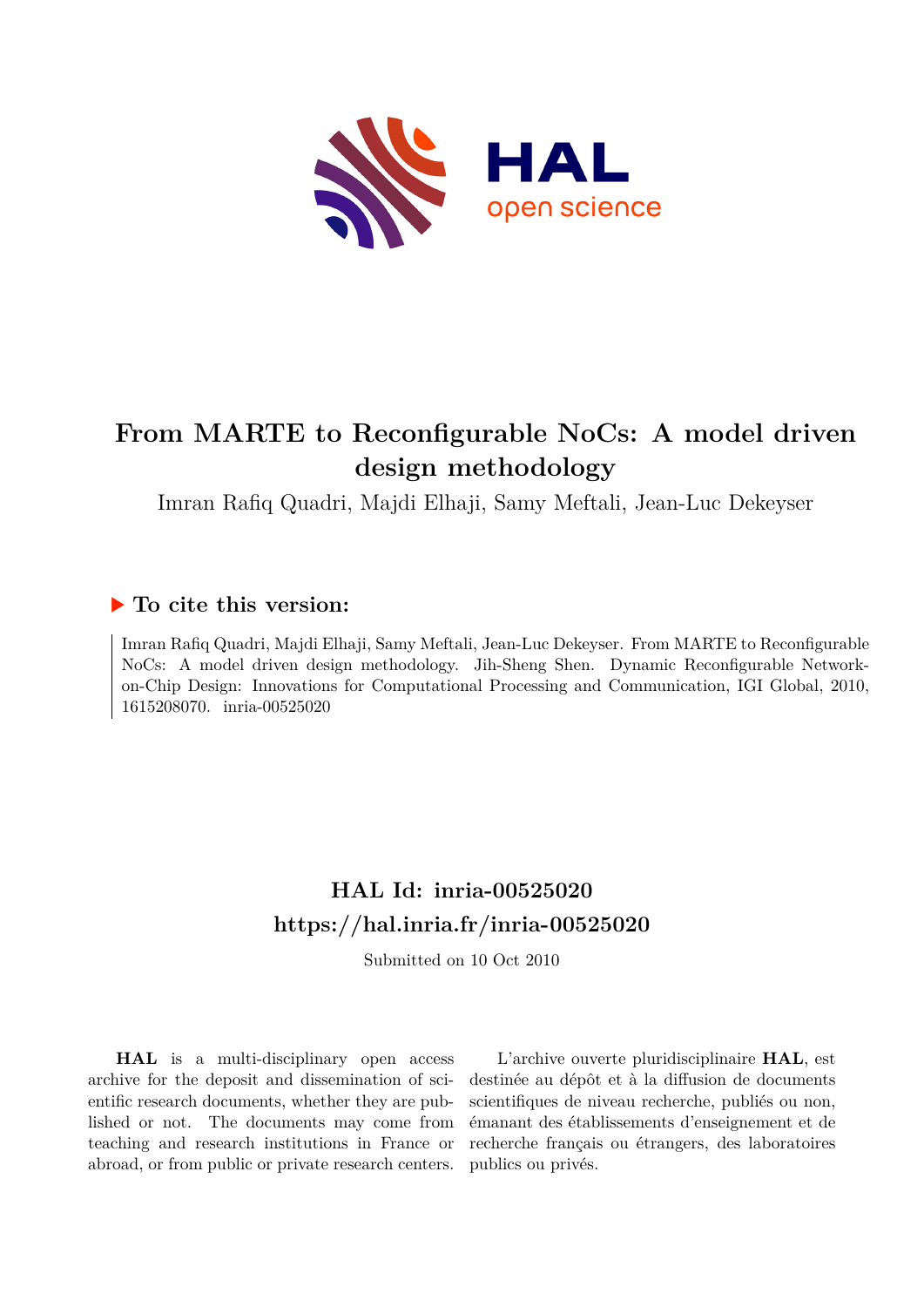# **From MARTE to Reconfigurable NoCs: A model driven design methodology**

**Imran Rafiq Quadri, Majdi Elhaji, Samy Meftali and Jean-Luc Dekeyser** *INRIA-LILLE NORD EUROPE - LIFL - USTL - CNRS, LILLE – FRANCE* **{FirstName.LastName}@lifl.fr**

Due to the continuous exponential rise in SoC's design complexity, there is a critical need to find new seamless methodologies and tools to handle the SoC co-design aspects. We address this issue and propose a novel SoC co-design methodology based on Model Driven Engineering and the MARTE (Modeling and Analysis of Real-Time and Embedded Systems) standard proposed by Object Management Group, to raise the design abstraction levels. Extensions of this standard have enabled us to move from high level specifications to execution platforms such as reconfigurable FPGAs. In this paper, we present a high level modeling approach that targets modern Network on Chips systems. The overall objective: to perform system modeling at a high abstraction level expressed in Unified Modeling Language (UML); and afterwards, transform these high level models into detailed enriched lower level models in order to automatically generate the necessary code for final FPGA synthesis.

**GENERAL TERMS:** HW/SW Co-Design, Real-Time and Embedded Systems **KEY WORDS:** SoCs, NoCs, FPGAs, ISP, MDE, MARTE, UML

#### **1. INTRODUCTION**

Since the early 2000s, System-on-Chip (SoC) has emerged as a new methodology for embedded systems design. In a SoC, the computing units (programmable processors, hardware functional units), memories, I/O devices, communication channels, etc.; are all integrated into a single chip. Moreover, multiple processors can be integrated into a SoC (Multiprocessor System-on-Chip, MPSoC) in which the communication can be achieved through Network on Chips (NoCs). These SoCs are generally dedicated to target application domains (such as multimedia video codecs, software-defined radio and radar/sonar detection systems) that require intensive computations. According to Moore's law, rapid evolution in hardware technology doubles the number of transistors in an Integrated Circuit (IC) nearly every two years. As the computational power increases, more functionalities are expected to be integrated into the system. As a result, more complex software applications and hardware architectures are integrated, leading to a *system complexity* issue which is one of the main hurdles facing SoC co-design. The fallout of this complexity is that the system design (particularly software design) does not evolve at the same pace as that of hardware due to issues such as development budget limitations, reduction of product life cycles and design time incrementation. This evolution of balance between production and design has become a critical issue and has finally led to the *productivity gap*. System reliability and verification are also the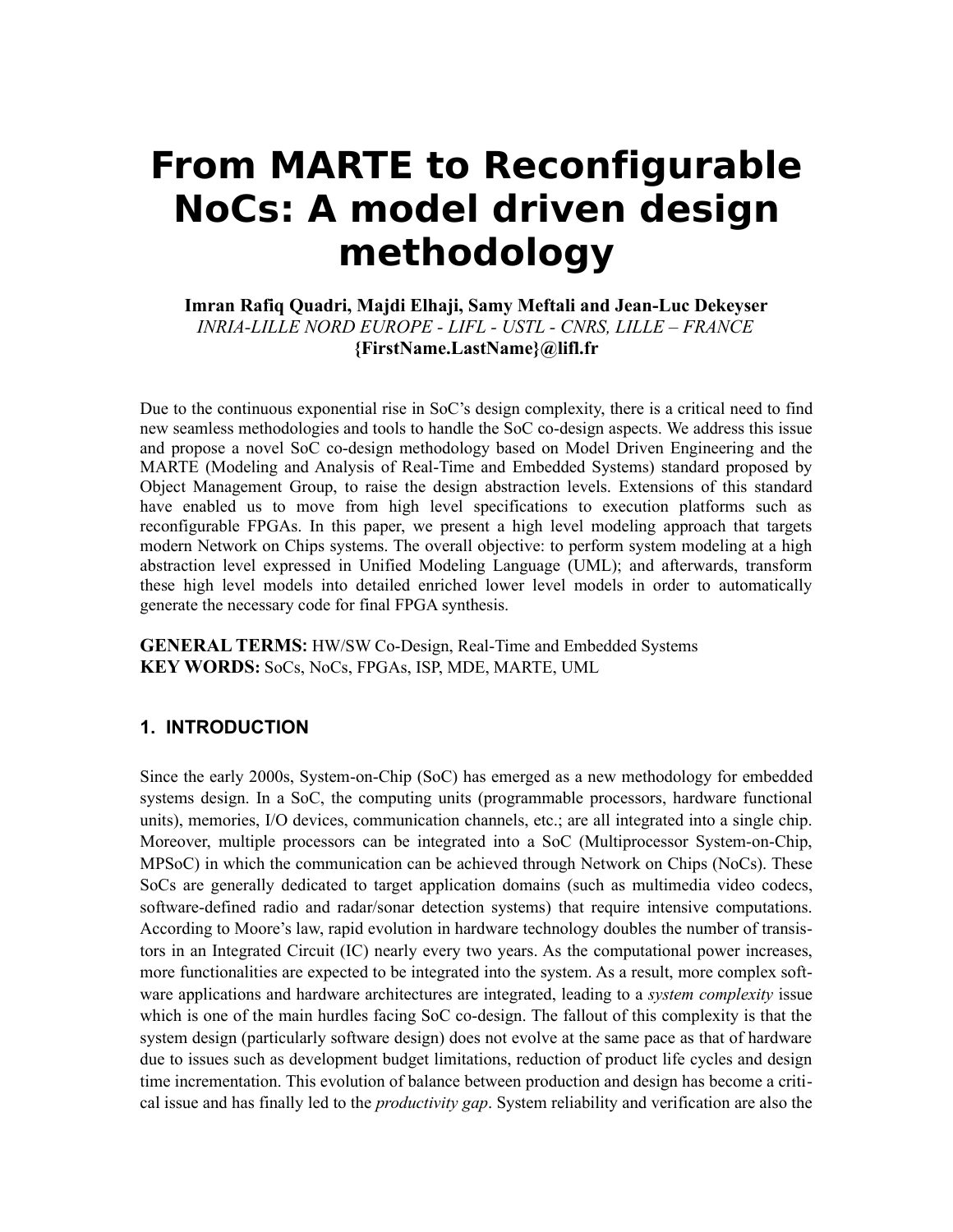other issues related to SoC industry and are directly affected by the design complexity. An important challenge is to find efficient design methodologies that raise the design abstraction levels to reduce overall complexity, while effectively handling issues such as accurate expression of inherent system parallelism: such as application loops; and hierarchy.

Network on Chips is considered as an emerging paradigm for resolving the problems related to current highly integrated complex SoCs (Benini, L., and Micheli, G 2001). A SoC may have tens or hundreds of IP (Intellectual Property) cores with each running at different clock cycles resulting in *asynchronous clocking*. NoCs thus adopt a globally asynchronous, local synchronous (GALS) approach and help to improve the performance: such as throughput; and scalability as compared to other communication structures such as point to point signal wires and shared buses. They are an ideal choice for MPSoC architectures as they allow separation of the *communication*  and the *computation* concerns while allowing IP reuse by utilization of standard interfaces.

Currently High Level Synthesis (HLS) (or Electronic System Level) is an established approach in SoC industry. This approach raises the design abstraction level to some degrees as compared to traditional hand written HDL (Hardware Description Languages) implementations. The gap between the high abstraction levels and the low abstraction levels is often bridged using one or several *Internal Representations* (IRs) (Guo et al 2005). The behavioral (algorithmic) description of the system is written in a high level language such as SystemC (OSI 2007) or a similar language, and is then refined into a RTL (Register Transfer Level) implementation using HLS tools. An effective HLS flow and associated tools must be flexible to cope with the rapid hardware/software evolution; and *maintainable* by the tool designers. The underlying low level implementation details are hidden from users and their automatic generation reduces time to market and fabrication costs. However, usually the abstraction level of the HLS tools is not elevated enough to be totally independent from low level details. Normally, the set of concepts related to an IR are generally difficult to handle due to absence of formal definitions of key concepts and their relations. The text based nature of a system description also results in several disadvantages. Immediate recognition of system information such as related to hierarchy, data parallelism and dependencies is not possible; differentiation between different concepts is a daunting task in a textual description and makes modifications complex and time consuming.

Model Driven Engineering (Planet MDE 2007) (MDE) is an emerging domain and can be seen as a *High Level Design Flow* in order to resolve the issues related to SoC co-design. MDE enables system level (application/architecture) modeling at a high specification level allowing several abstraction stages (i.e. IRs). Thus a system can be viewed globally or from a specific point of view of the system, allowing to separate the system model into parts according to relations between system concepts defined at different abstraction stages. This *Separation of Views* (SoV) allows a designer to focus on a domain aspect related to an abstraction stage thus permitting a transition from *solution space* to *problem space*. Using a graphical modeling language i.e. UML (Unified Modeling Language) for system description increases the system comprehensibility. This allows designers to provide high-level descriptions of the system that easily illustrate the internal concepts (task/data parallelism, data dependencies and hierarchy). These specifications can be *reused*, *modified* or *extended* due to their graphical nature. Finally MDE's model transformations allow to generate executable models (or executable code) from high level models bridging the gap between these models and execution platforms.

FPGAs (Field Programmable Gate Arrays) are considered an ideal solution for SoC implementation due to their reconfigurable nature. Designers can initially implement, and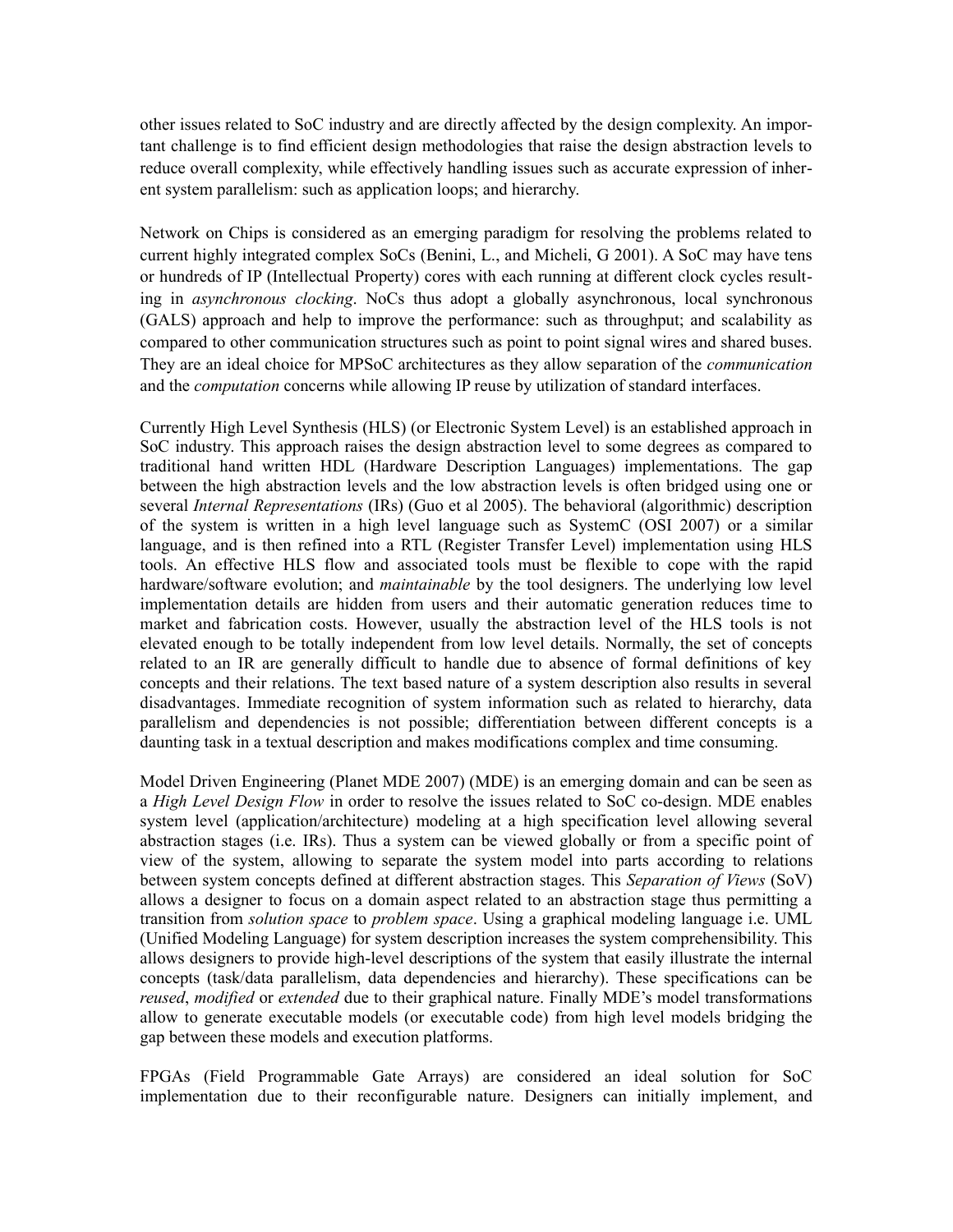afterwards, reconfigure a complete SoC on FPGA for the required customized solution. Thus FPGAs offer a migration path for final ASIC (Application Specific Integrated Circuit) implementation. For FPGAs, the on chip interconnection can be either bus or NoC based.

MARTE (OMG 2007a) (Modeling and Analysis of Real-Time and Embedded Systems) is an industry standard of Object Management Group (OMG), dedicated to model-driven development of embedded systems. MARTE extends UML, allowing to model the features of software and hardware parts of a real-time embedded system and their relations, along with added extensions (for e.g. performance and scheduling analysis). Although rich in concepts, MARTE lacks a design flow to move from high level modeling to execution platforms.

Gaspard (DaRT team 2009, Gamatié et al 2008b) is a MDE based MARTE compliant SoC codesign framework dedicated specifically towards parallel hardware and software; and it allows to move from high level MARTE specifications to different execution platforms. It exploits the inherent *parallelism* included in repetitive constructions of hardware elements or regular constructions such as application loops. Gaspard also focuses on a limited application domain, that of *intensive signal processing* (ISP) applications.

The main contribution of this paper is to present a novel MDE based design methodology for implementing the aspects of Partial Dynamic Reconfiguration from an extended MARTE standard. This design flow successfully responds to the major issues, for both users and designers of a typical HLS flow. Applications are graphically specified at a high abstraction level with UML and factorized expressions of parallelism, multidimensional data arrays and powerful constructs of data dependencies are managed thanks to the use of the MARTE standard profile. The design flow allows to specify part of the reconfigurable system at a high abstraction level: notably the reconfigurable region and the reconfiguration controller. Afterwards, using model to model transformations, the gap between high level specifications and low implementation details can be bridged to automatically generate the code required for the creation of bitstream(s) for final FPGA implementation. Currently our approach focuses on a traditional SoC architecture; however it can be extended to include the aspects of NoCs also.

The rest of this chapter is organized as follows. Section 2 describes Network on Chip concepts while an overview of MDE is provided in section 3. Section 4 summarizes our MARTE compliant GASPARD framework and section 5 gives a detailed explanation of the deployment extension in MARTE. Section 6 details the related works and Section 7 illustrates our methodology related to implementing PDR supported FPGAs. A case study is present in section 8 followed by future works and perspectives. Finally section 10 details the conclusion.

# **2. NETWORK ON CHIPS**

Recently, the term SoC (System on Chip) has replaced VLSI (very-large-scale integration) or ULSI (ultra-large-scale integration) as the key word in information technology (IT). The change of name is nothing but a reflection of the shift of focus from chip to system in the IT industry. Before the SoC, semiconductor technology and circuits themselves played the central role as a discipline and industry, and engineer's needed to master semiconductor circuits and technology to enhance the performance f components in the known target system. However, in the SoC era, the engineer is required to provide a system solution to the target problem with the final end application in mind. These SoCs are widely used in portable and handheld systems such as cell phones and portable game devices. Therefore, the discipline of SoC design is intrinsically complicated and covers a variety of areas, such as marketing, software, computing system, and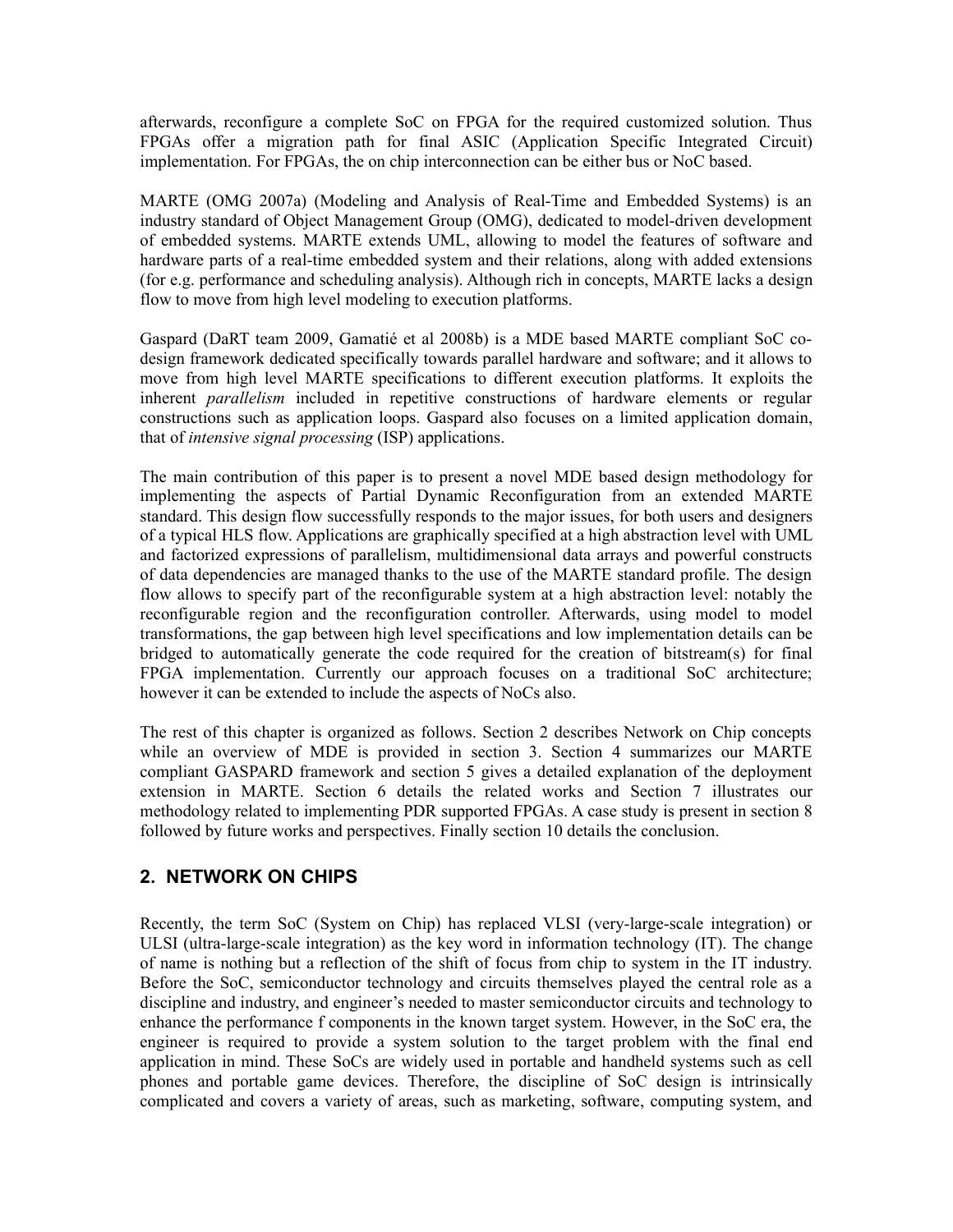semiconductor IC design, as described in Figure 1.SoC development requires hexagonal expertise in not only technological areas such as IC technology, CAD, software, and algorithm but also in management techniques complicated team, project, and customer research. Figure 1 shows the general disciplines for the design of SoCs.



*Fig.1: Disciplines for the design of SoCs*

The design of a system is a sequence of activities to implement its functional requirements by assembling the physical components and algorithmic software. The entire design process of a system can be split into many stages; each stage has a design input and a design output. Every intermediate design activity requires inputs for simulation, analysis, or synthesis. In the top-down design, the design process starts from the system function requirements; these are the design inputs to the first design stage. Its design output is more detailed and more complicated than the system requirement and one step closer to the physical implementation. Each stage needs a model of system or model of computation (MoC) to map its design input to the design output (see Figure 2). The model is composed of a set of simpler subsystems and a method, or the rules for integrating them, to implement the system functions. Of course, each stage has a different model with a different level of abstraction. On the one hand, it should contain all relevant characteristics, but on the other hand it should be as simple as possible.

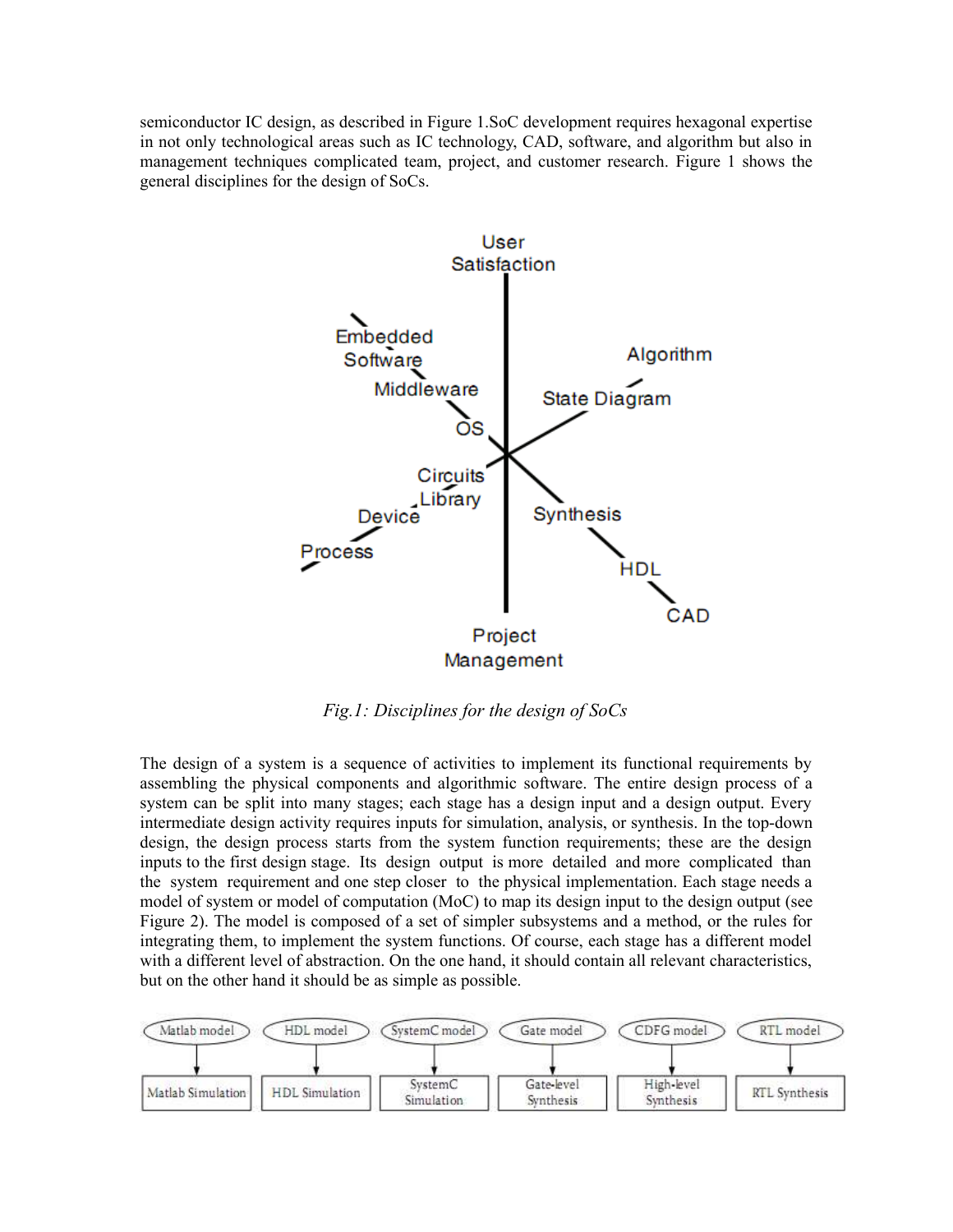#### *Fig.2: Model of Computation*

As the chip scale grows, current System on Chip (SoC) designs generally incorporate a number of processing cores to answer high performance requirements with reasonable power consumption [Vangal et al 20007, Lattard D et al 2007]. This design methodology has the advantage of achieving high performance with moderate design efforts because, once a processor is designed and verified, it can be replicated and reused. However, integrating a number of processors on a single chip does not necessarily mean a SoC design. Depending on the applications, SoC also requires the integration of numerous peripheral modules, such as on-chip memory, external memory controller, I/O interface, and so on. As a result, it is getting more and more important to provide efficient interconnections among numerous processing cores and peripheral modules of SoC. Traditional interconnection techniques, such as on-chip bus or point-to-point interconnections are not suitable for current large-scale SoCs because of their poor scalability. In recent years, a design paradigm based on a Network on Chip (NoC) was proposed as a solution for interconnection techniques of large-scale SoCs [Dally et al 2001, Benini, L and Micheli, G.. 2002]. The modular structure of NoC makes chip architecture highly scalable, and well controlled electric parameters of the modular block improve the reliability and operation frequency of the on-chip interconnection network. After the proposal of the NoC design paradigm, research concerning NoC has fairly advanced.

NoCs bring the networking principles for data transfer, such as those used in large area networks (e.g., the Internet), to the on-chip domain. Developing NoC-based systems tailored to a particular application domain, satisfying the application performance constraints with minimum power-area overhead is a major challenge. With technology scaling, as the geometries of on-chip devices reach the physical limits of operation, another important design challenge for NoCs will be to provide dynamic (run-time) support against permanent and intermittent faults that can occur in the system. Traditionally, bus-based architectures have been used to interconnect the various cores of the MPSoCs. To meet the increasing communication demands, the bus based architectures have evolved over time from a single shared bus to multiple bridged buses and to crossbar-based designs. Current state-of-the art bus architectures, such as the AMBA multilayer, enable the instantiation of multiple buses operating in parallel, thereby providing crossbar architecture. However, such architecture is inherently no scalable for large number of cores in the design. A communication-centric design approach, Networks on Chips (NoCs), has recently emerged as the design paradigm for designing such scalable micro networks for MP SoCs. A typical NoC consists of switches, links, and Network Interfaces (NIs). A NI connects a core to the network and coordinates the transmission and reception of packets from/to the core. A packet is usually segmented into multiple FLow control unITS (flits). The switches and links are used to connect the various cores and NIs together. The use of a NoC to replace bus-based wiring has several key advantages:

- Better scalability at the architectural and physical levels. NoCs can add bandwidth as needed and segment wires as required.
- Better performance under high loads. NoCs can operate at high frequencies, cope with large bandwidth demands, and parallelize traffic streams
- NoCs facilitate modularity by orthogonalizing the design of the communication architecture from the computation architecture, thereby leading to reduced design efforts.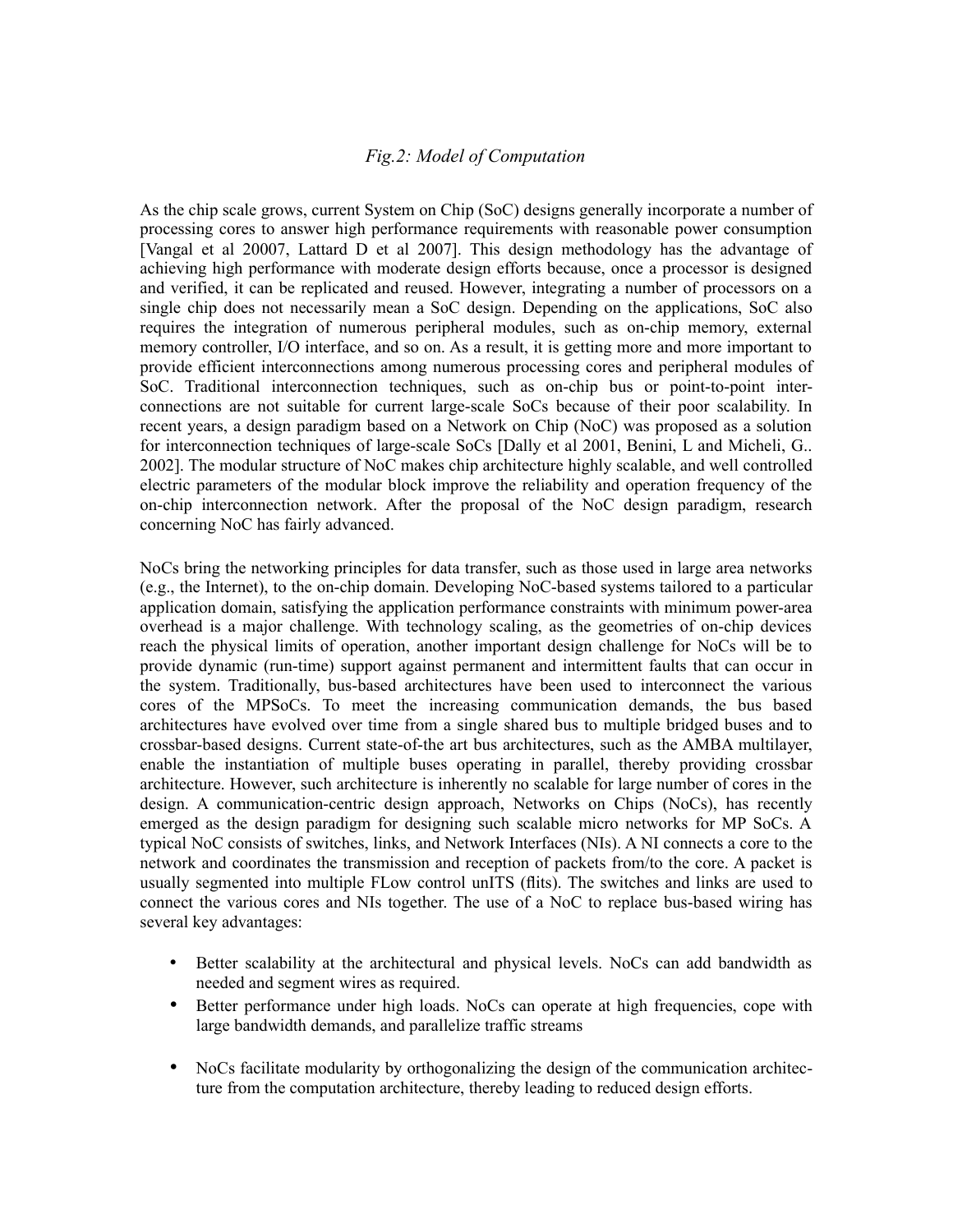- Quicker design closure. NoC are more predictable: They intrinsically provide wire segmentation, which helps ensuring that design will not be needed in the last phases of the design flow, when they are more costly.
- Higher energy-efficiency. To support the same traffic load, NoCs can operate at a lower frequency than bus-based systems and the data transfer can be finished faster. These can lead to a reduction in energy consumption of the system.

#### **2.1 OSI to NoC Model**



#### *Fig.3: OSI Layer Model (top) and Layered Architecture of NoC (bottom)*

The NoC exploits a layered-stack approach to communicate between integrated processing elements (PE), which may be processors, dedicated functional blocks, or memories. The NoC decouples the communicational part from the computational part efficiently from an early design stage. This dissociation enables a parallel design of PEs and interconnection structures without any interference between them. In this subsection, we focus on the communicational part, the functions of which are provided by NoC. Figure 3(a) represents the OSI seven-layer model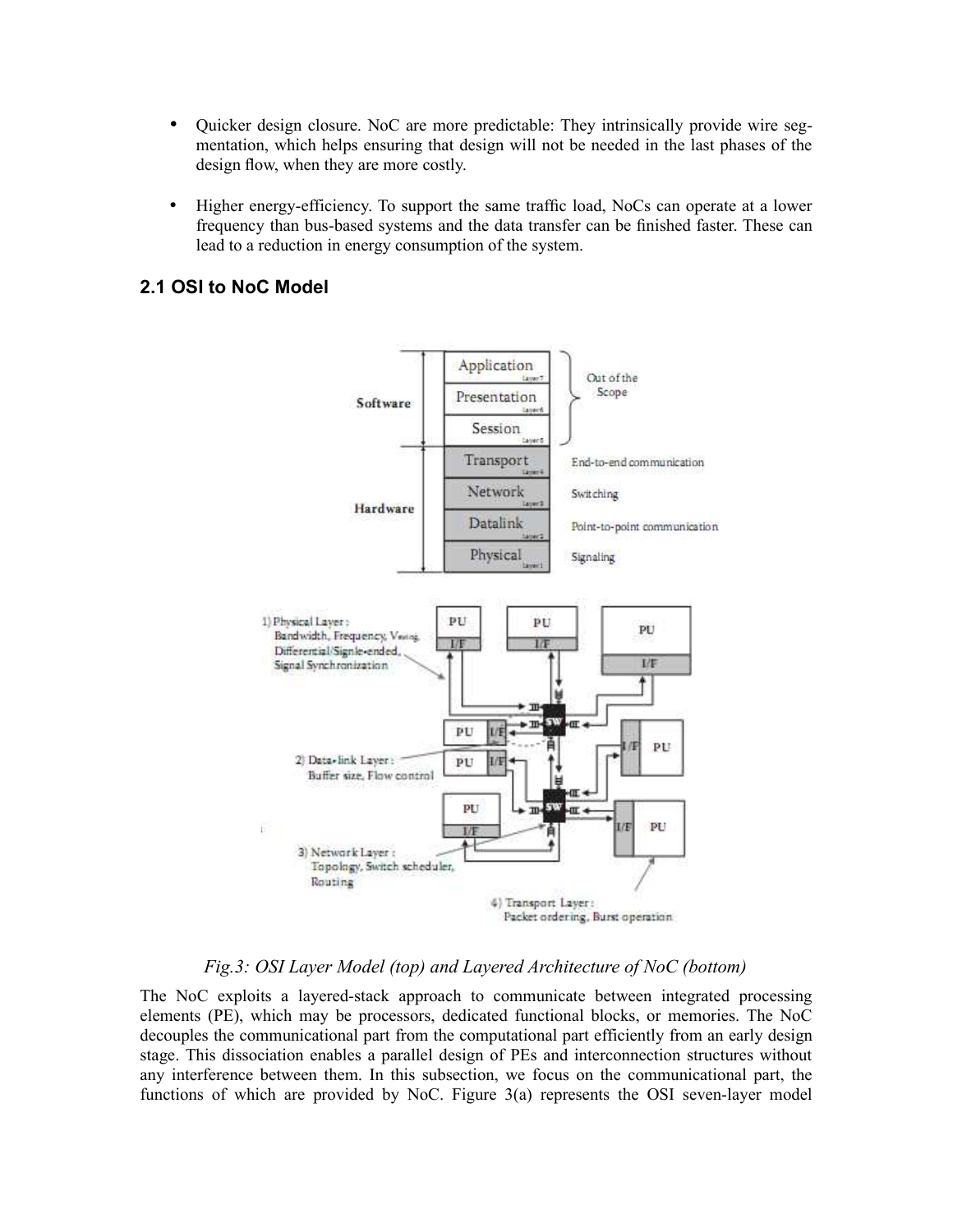[Zimmerman, H. 1980] and its correspondence to the building blocks of NoC. The NoC involves the four bottom layers of the OSI seven-layer model, realized as hardware on a fabricated chip.

Figure 3(b) describes design issues to be considered for each of the OSI model layers. Because the physical layer defines electrical and physical specifications, its design issues include operational frequency of the wire link, signaling scheme, clock synchronization, and so on. In contrast to the traditional personal computer (PC) networks, NoC physical layer design has significant impact on power consumption and performance of SoC because a large volume of onchip data transactions among PEs occur frequently and concurrently, compared to inter-PC communications.

Therefore, inefficient design of the physical layer easily results in a huge amount of wasted power, and poor performance. In addition, maximum clock frequency and wire width of the physical layer determine the theoretical bandwidth limit of the NoC design. After the first prototype chip fabrication of NoC [Lee, S et al 2003], there have been researches concerning the physical layers of NoC [Lee, K et al 2004, Panades and Greiner, A 2007].

The third layer of the OSI seven-layer model is the network layer. The major design issues of the network layer involve NoC topology selection, packet routing schemes, and quality-of-service (QoS) guarantee. Topology of the NoC should be very carefully selected because of its significant impact on overall performance and power consumption. To reduce communication overheads, PEs with frequent data transactions need to be placed at a close distance, although sufficient bandwidth for every node should be supplied to avoid performance degradation. As for low-overhead routing schemes, source routing is generally adopted in NoC because only simple decoding logic is needed for packet routing at each router instead of large look-up tables. Finally, guaranteeing QoS is also important for efficient utilization of bandwidth. In the NoC, QoS guarantee is implemented by supporting priorities or constructing different classes of virtual channels. The Æthereal NoC [Rijpkema, E 2003] implements both Guaranteed Throughput (GT) and Best Effort (BE) router for worst case QoS guarantees. An arbitration look-ahead scheme, which aims at reducing packet switching latency, is also reported [Kwanho, K et al 2005].

The transport layer is the highest level of the OSI seven-layer model implemented by the NoC. In the NoC-based SoC design, each of the PEs and functional blocks should be designed according to NoC protocols to support interfaces to the on-chip network.NI modules, which perform packet generation and parsing, provide abstractions of end-to-end data transactions between PEs and other functional modules. In many NoC implementations, out-of-order packet transmission is not supported because of limited buffer resources on a chip.

# **2.2 Concepts related to Network on Chip**

The main objective of a network on chip to provide a system for exchanging data between different processing resources (or IP core). The network consists of nodes (also called switches or routers). The data passing between nodes through links (or channels) from point to point communication. The combination of nodes and links is the communication system. Each node includes a set of communications ports. These ports allow connection to the links connecting the nodes between them. Next architectures, resources are to nodes connected directly or through links. The nodes make routing decisions (where to send data) and arbitration (which transmit data).

# 2.2.1 Topology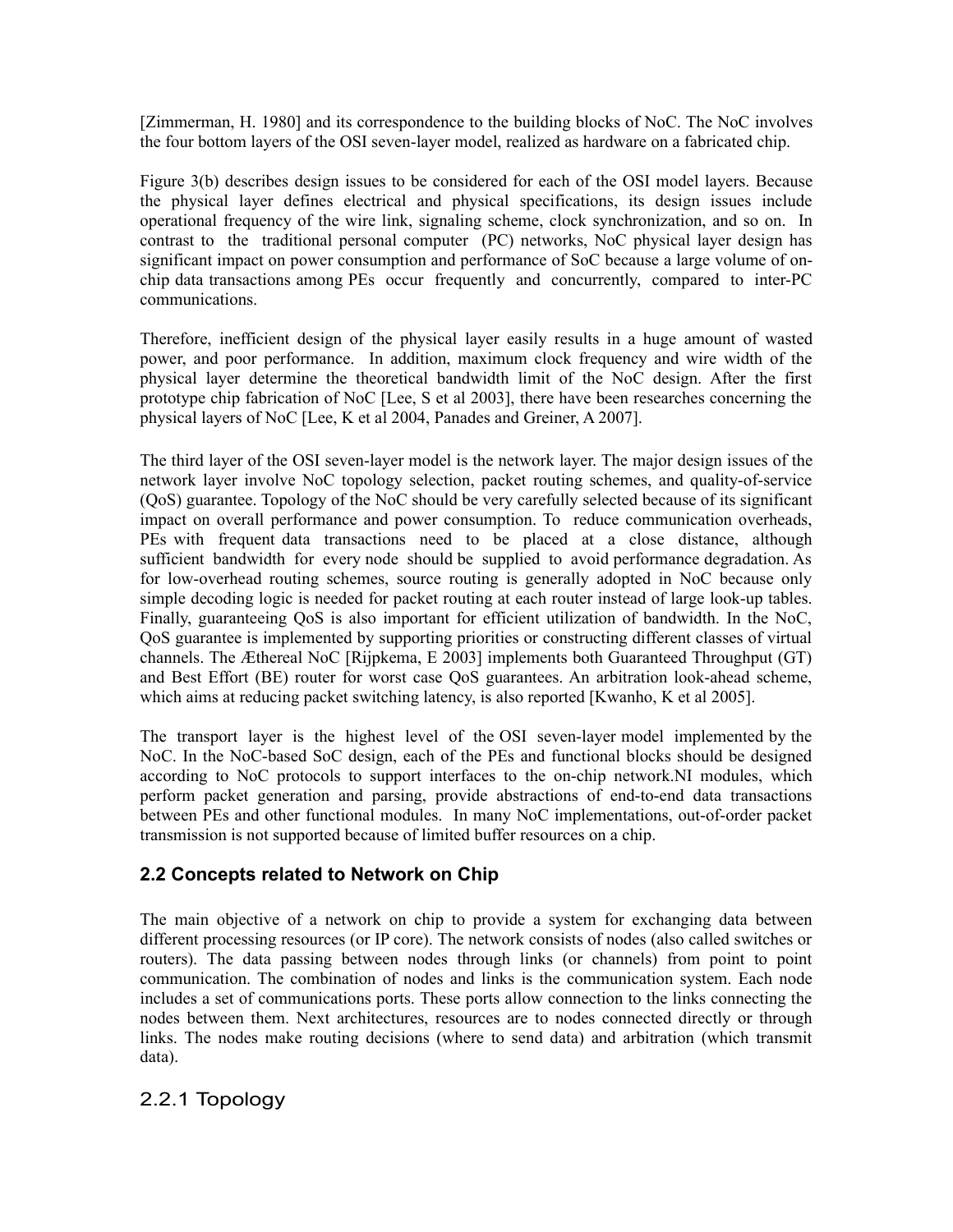A topology is the connection map between the constituent processing elements (PEs). There exist many network topologies, and the simplest one is a ring or a shared bus. A three-dimensional cube or torus is a more complicated topology, but a mesh topology is widely considered as a typical NoC topology, especially for the homogeneous SoC. The mesh topology, however, is neither a unique nor an optimal solution for the heterogeneous multiprocessor. You should choose an optimum topology for your system and application in terms of the system performance, powerconsumption, performance/power, and area cost. Traditionally, interconnection networks can be categorized into two classes: direct and indirect network. The former provides a direct connection between processing nodes. On the other hand, in an indirect network, the communication between any two nodes has to be carried through some switches. Most of the NoC topologies are indirect networks even for the mesh topology. However, as the distinction between these two classes of networks is blurring, the categorization becomes meaningless. Many network topologies have been proposed in terms of their graph-theoretical properties. Most of them were proposed for minimizing the network diameter for a given number of nodes and node degrees [Duato, J et al 2005]. However, very few of them have ever been analyzed and implemented in NoCs. Figure4 shows a few of the most famous topologies and also an application-specific one as examples. There has been research on NoC topology exploration. Murali et al. have developed a tool for automatically selecting an application-speciic topology for minimizing average communication delay, area, and power dissipation [Murali, S. 2004]. Wang et al explore the technology-aware topology of various meshes/tori [Wang, H 2005]. Kreutz et al. present a topology evaluation engine based on a heuristic optimization algorithm [Kreutz et al 2005]. In these works, the candidate pool of topologies was limited to the typical, regular and homogeneous topologies such as a mesh, torus, hypercube, tree, or multistage network.



Designers of large-scale SoCs must be aware of the advantages and disadvantages of each architecture in order to select an appropriate candidate for their implementations. The metrics that are of interest can be broadly categorized as:

àààà àààà àòàà

TREE *Fig.4: an example of network topologies*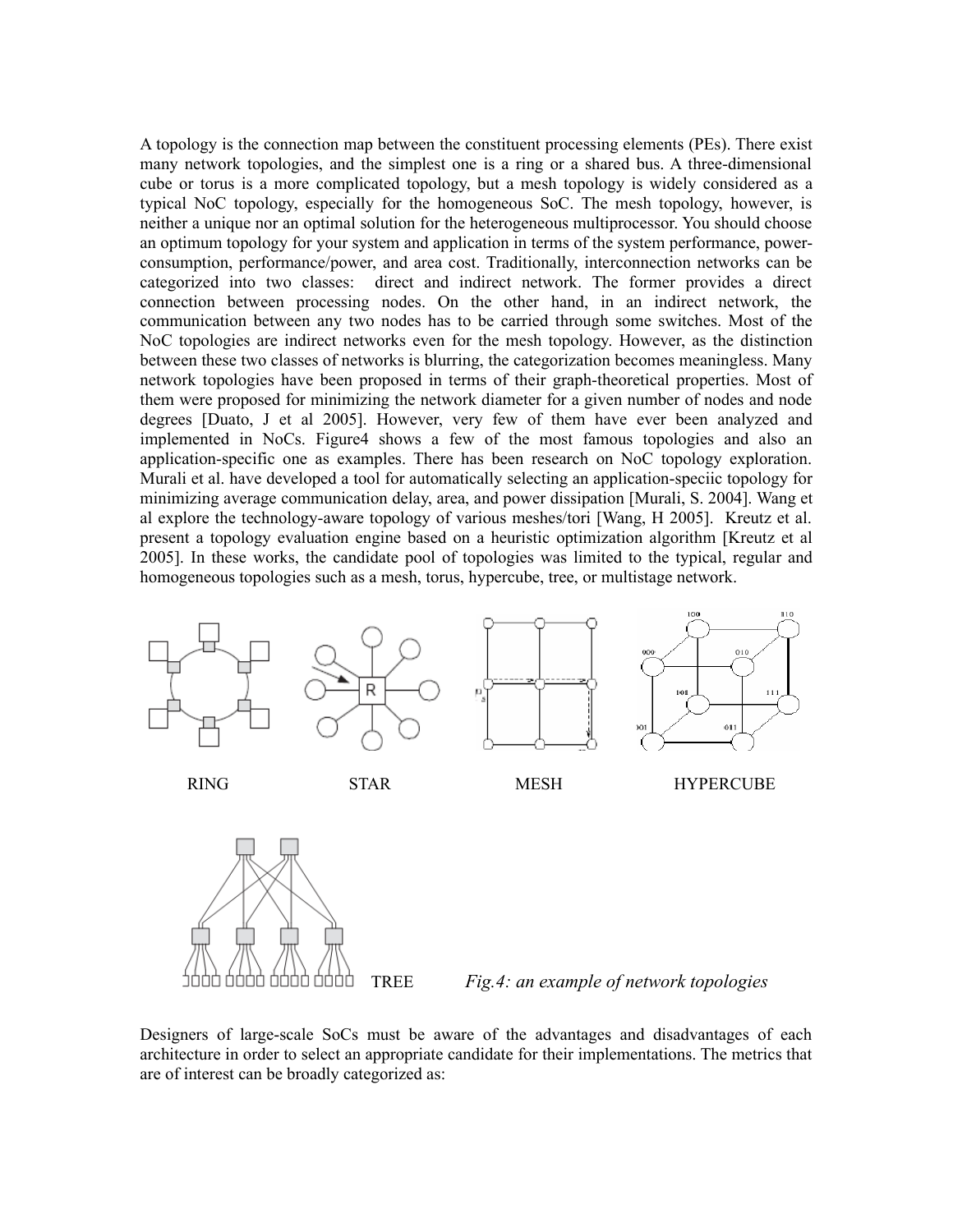- Performance (latency, throughput, cross-section bandwidth).
- Energy consumption.
- Reliability (error detection and/or correction).
- Scalability.
- Implementation cost (area).

 The topology of a network is described by a set of vertices, or nodes V connected by a set of edges, or channels. The set of edges E, where an edge

$$
e_{x,y}=(x, y) \in E \mid x, y \in V
$$

Connects a source node x to a destination node y. A network topology can therefore be represented by the graph:

$$
G=(V,E)
$$

Representing network topologies as graphs does not take into account physical implementation issue, but it does allow interesting properties to be studied such as:

- Node degree: The number of channels that connect a node to its neighbors.
- Diameter: The maximum distance between two nodes in the network.
- Regularity: A network is regular when all the nodes have the same node degree.
- Symmetry: A network is symmetric when it looks alike from every node.

# 2.2.2 Routing Algorithms

Routing algorithms define the path followed by each message or packet. The list of routing algorithms proposed in the literature is almost endless. The routing algorithm used influences many properties of interconnection networks. Hereinafter the most important ones are reported:

- *Connectivity*. It deals with the capability to route packets from any source node to any destination node.
- *Adaptivity*. Ability to find alternative paths for packets in the presence of contention.
- *D*e*adlock and livelock freedom*. Ability to guarantee that packets will not block or wander across a network forever.

Routing algorithms can be classier as:

- Deterministic routing always selects the same path between two nodes, even if there are multiple paths.
- Oblivious routing does not consider the state of the network when making decisions.
- Adaptive routing uses information about the state of the network to make routing decisions. These algorithms attempt to circumvent congestion points in the network in an effort to more evenly distribute traffic.

Packet-switched routers, based on the information in the packet header, determine an input →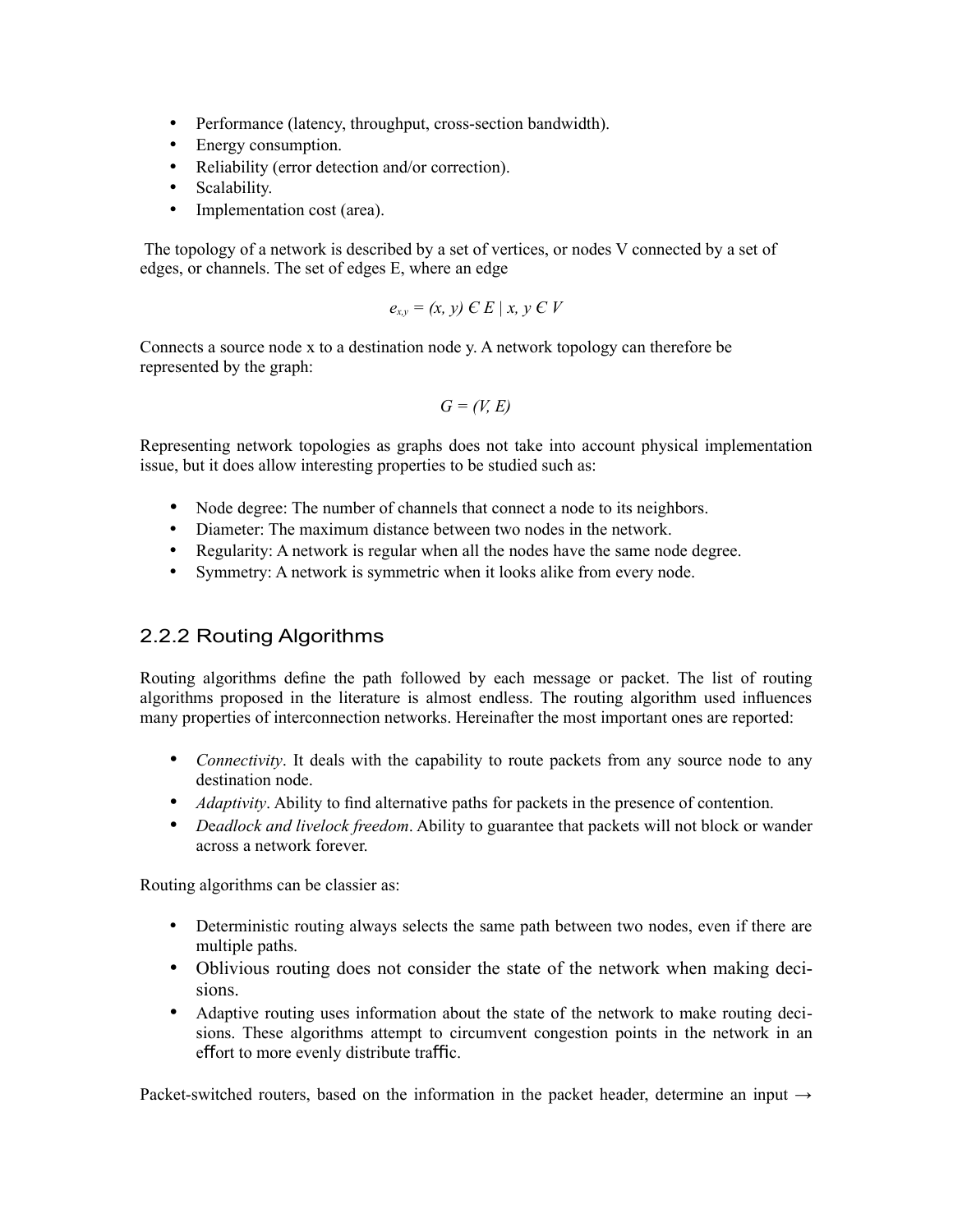output configuration of the switch to forward the packet. Formally, a routing function is defined as:

 $R[p, i]: P\times I\rightarrow O^n$ 

Given the routing information in the packet header p (P is the ensemble of possible packet headers) and the corresponding input port i from the ensemble of the input ports I of the router, it maps to an ensemble of output ports O  $\{0, \ldots, n-1\}$  of the same router. A deterministic routing function has n =1 and  $\forall$  (p, i)  $\in$  (P×I),  $\exists!$  o $\in$  O / R(p, i)= o. An adaptive routing function has 1  $\le n \le$  card (O), so for a given packet header p, multiple output ports O{0,...,n−1} are possible. A selection function is then required to choose a single output port o from the routed ensemble O {0,..., n−1}. The selection function typically does not depend on p, but on an internal state of the router, so that at different moments in time, a different output port can be selected for the same (p, i) ∈ ( $P\times I$ ) input pair.

Let us consider a  $3 \times 3$  mesh and the XY routing algorithm. Function  $L_{xy}$  represents the routing logic of each node. It decides the next hop of a message depending on its destination. In the following definition,  $s_x$  or  $d_x$  denotes the coordinate along the X-axis, and  $s_y$  or  $d_y$  denotes the coordinate along the Y-axis.

> *function Lxy(s,d) if s = d then return d else if*  $s_x < d_x$  *then return*  $(s_x + 1, s_y)$ *else if*  $s_x > d_x$  *then return*  $(s_x - 1, s_y)$ *else if*  $s_x = d_x$  *and*  $s_y \leq d_y$  *then return*  $(s_x, s_y + 1)$ *else return (sx,sy − 1) end if end function*

# 2.2.3 Problems on Routing

Deadlock, livelock are potential problems on routing algorithms. Routing is in deadlock when two packets are waiting each other to be routed forward. Both of the packets reserve some resources and both are waiting each other to release the resources. Routers do not release the resources before they get the new resources and so the routing is locked. Livelock occurs when a packet keeps spinning around its destination without ever reaching it. This problem exists in nonminimal routing algorithms. Livelock should be cut out to guarantee packet's throughput.

# 2.2.4 Switching techniques

The switching technique determines how data flows through a router, from its input port to its output ports. There are three switching techniques, circuit, packet, and wormhole switching.

In *circuit switching*, a physical path consisting of a series of links and routers is reserved from the sending node to the destination node. The setup time refers to the time required to reserve the resources, and the tear-down time refers to the time required to release them. Circuit switching has a high initial latency due to the setup time, but it exhibits high throughput because the bandwidth is guaranteed due to the reserved resources. The disadvantage is that during the setup and tear-down times, when data is not being transmitted, the network resources are underutilized.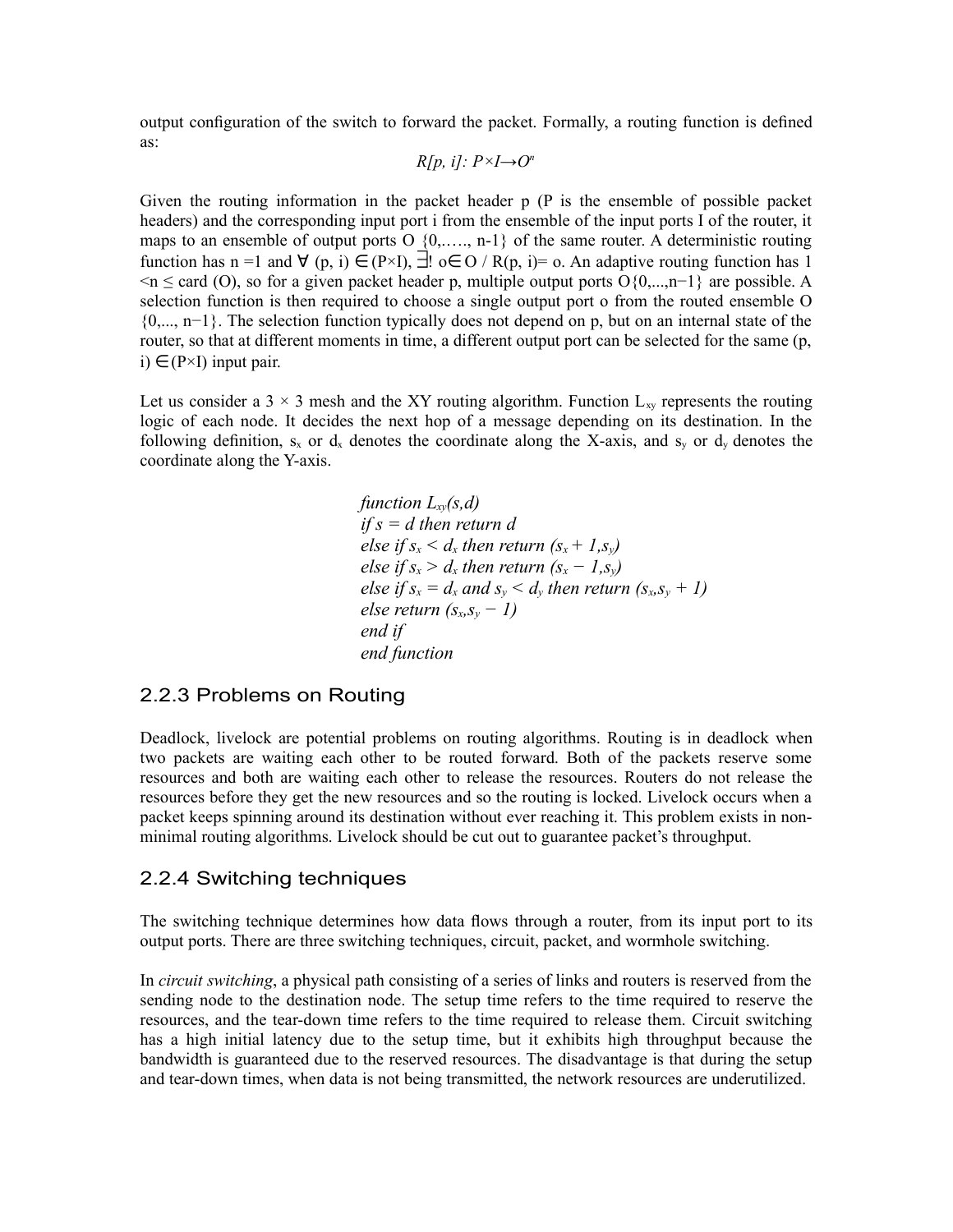In *packet switching*, large messages are broken up into smaller pieces called packets. Each packets flows through the network independently, possibly along different routes, from sender to receiver. Each packet must be stored in its entirety before being forwarded to the next node on the network, called store-and-forward, which can result in large buffer requirements. Since no resources are explicitly reserved, there is the possibility that two or more packets may wish to use the same resources at the same time, called contention. When contention occurs, one packet is granted the resource, and all others must wait. The delays caused by contention are variable, and depend largely on the amount of traffic on the network.

# 2.2.5 Network flow control

Network flow control, also called as routing mode, determines how packets are transmitted inside a network. The mode is not directly dependent to routing algorithm. Many algorithms are designed to use some given mode, but most of them do not define which mode should be used.

*Store-and-forward* is the simplest routing mode. Packets move in one piece, and entire packet has to be stored in the router's memory before it can be forwarded to the next router. So the buffer memory has to be as large as the largest packet in the network. The latency is the combined time of receiving a packet and sending it ahead. Sending cannot be started before the whole packet is received and stored in the router's memory.

*Virtual Cut-Through Routing* is an improved version of store-and-forward mode. A router can begin to send packet to the next router as soon as the next router gives permission. Packet is stored in the router until the forwarding begins. Forwarding can be started before the whole packet is received and stored to router. The mode needs as much buffer memory as store-andforward mode, but latencies are lower.

*Wormhole Routing*. In wormhole routing packets are divided to small and equal sized flits (flow control digit or flow control unit). A first flit of a packet is routed similarly as packets in the virtual cut-through routing. After first flit the route is reserved to route the remaining flits of the packet. This route is called wormhole. Wormhole mode requires less memory than the two other modes because only one flit has to be stored at once. Also the latency is smaller and a risk of dead-lock is larger. The risk can be reduced by multiplexing several virtual ports to one physical port, so the possibility of traffic congestion and blocking decreases.

# **2.3 Noc Design Challenges**

Designing an efficient NoC architecture, while satisfying the application performance constraints is a complex process. The design issues span several abstraction levels, ranging from high-level application modeling to physical layout level implementation. Some of the most important phases in designing the NoC include: modeling NoC topology for the application, mapping of cores onto the topology, finding paths and reserving resources, verifying performance of the system, developing simulation and synthesis models, and achieving reliable operation of the interconnect. In order to handle the design complexity and meet the tight time-to-market constraints, it is important to automate most of these NoC design phases. To achieve design closure, the different phases should also be integrated in a seamless manner. The NoC design challenge lies in the capability to design hardware-optimized, customizable platforms for each application domain.

Computer-aided synthesis of NoCs is particularly important in the case of application-specific systems on chip, which usually comprise computing and storage arrays of various dimensions as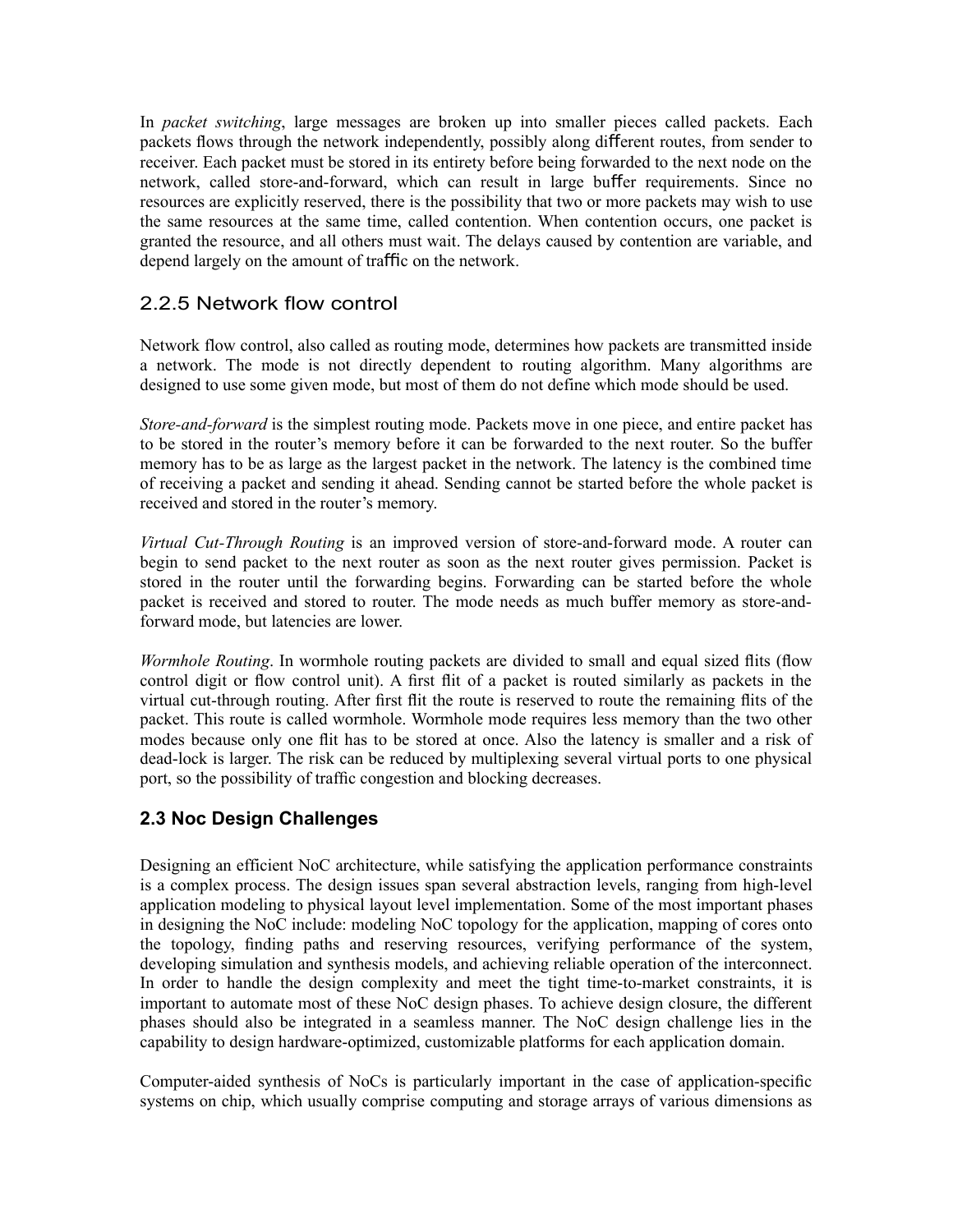well as links with various capacity requirements. Moreover, designers may use NoC synthesis as a means for constructing solutions with various characteristics that can be compared effectively only when a detailed model is available. Thus, synthesis of NoCs can be used for comparing prototypes. Needless to say, synthesis may also be very efficient for designing NoCs with regular topologies. NoC architectures are pushing the evolution of traditional circuit design methodologies to deal effectively with functional diversity and complexity. At the application level, the key design challenge is to expose task-level parallelism and to formally capture concurrent communication in models of computation. Then high-level concurrent tasks have to be mapped to the underlying communication and computation resources. At this level, an abstract model of the hardware architecture is usually exposed to the mapping tool, so that area and power estimates can be given in the early design stage, and different objective functions (e.g., minimization of communication energy) can be considered to evaluate the feasibility of alternative mappings.

The design of a complicated system requires high-level abstraction to reduce its design complexity. External specification is required for supporting the system application, whereas internal specification is necessary for a clear definition of the design scope and hardware implementation. Recently, an object-oriented approach has been applied to the analysis of the system specification to enhance the readability and reusability of the design. UML has unified the existing object-oriented design methodologies and design documentation methods, and is widely used in software engineering. It was standardized by OMG (Object Management Group) in 1999 as UML 1.1 and, in 2004, as UML 2.0. Here, we would like to introduce UML as a good vehicle to analyze the design of the SoC, too. Although UML 1.1 has nine types of diagrams, only three (use case diagram, class diagram, and sequence diagram) are useful in deriving the Behavioral specification from system requirements for the SoC design. UML can be used in the development of SoC in three different ways. The first is to use UML to get a rough sketch of a system's behavior. In this case, the UML diagrams are drawn for a better understanding of the overall system behavior, to provide efficient communication in the design team, and for a clear documentation format. The second approach is to regard UML as a design language and use it actively in the detailed hardware and software design. The third way is to use UML and the source codes in parallel to design a SoC. The UML generates a skeleton model of a target source code C++, and later the designer completes the detailed program by adding the required scripts to the skeleton model. This specification of a UML profile adds capabilities to UML for model-driven development of Real Time and Embedded Systems (RTES). This extension, called the UML profile for MARTE (in short MARTE), provides support for specification, design, and verification/validation stages. This new profile is intended to replace the existing UML Profile for Schedulability, Performance and Time. MARTE consists in defining foundations for model-based description of real time and embedded systems. These core concepts are then refined for both modeling and analyzing concerns. Modeling parts provides support required from specification to detailed design of real-time and embedded characteristics of systems. MARTE concerns also model-based analysis. In this sense, the intent is not to define new techniques for analyzing real-time and embedded systems, but to support them. Hence, it provides facilities to annotate models with information required to perform specific analysis. Especially, MARTE focuses on performance and schedulability analysis.

#### **3. MODEL DRIVEN ENGINEERING**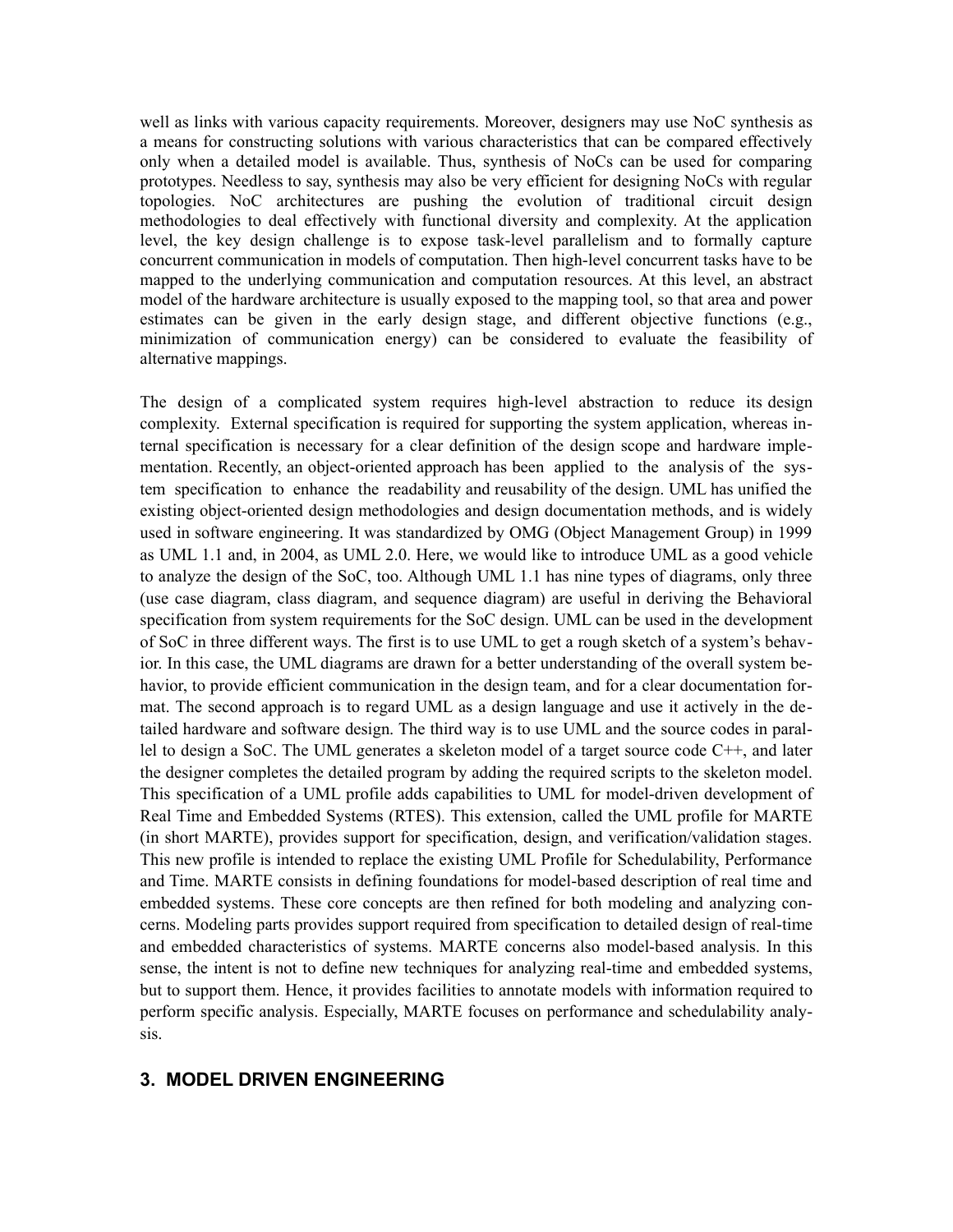MDE revolves around three focal concepts: *Models*, *Metamodels* and *Model Transformations*. A model is an abstract representation of some reality and has two key elements: *concepts* and *relations*. Concepts represent "things" and relations are the "links" between these things in reality. A model can be observed from different abstract point of views (views in MDE). The abstraction mechanism avoids dealing with details and eases re-usability. A metamodel is a collection of concepts and relations for describing a model using a model description language; and defines syntax of a model. This relation is analogous to a text and its language grammar. Each model is said to *conform* to its metamodel at a higher definition level. A metamodel can be viewed as an IR in an HLS flow. Finally, MDE permits to separate the concerns in different models, allowing reutilization of these models and to keep them human readable.

The MDE development process starts from a high abstraction level and finishes at a targeted level, by flowing through intermediate levels of abstraction via *Model Transformations* (MTs) (Sendall and Kozaczynski 2003); by which concrete results such as an executable model (or code) can be produced. MTs carry out refinements moving from high abstraction levels to low levels models and help to keep the different models synchronized. At each intermediate level, implementation details are added to the MTs. A MT as shown in figure 5 is a compilation process that transforms a source model into a target model and allows to move from an abstract model to a more detailed model. Usually, the initial high level models contain only domain specific concepts, while technological concepts are introduced seamlessly in the intermediate levels. The source and target models each conform to their respective metamodels, thus respecting *exogenous*  transformations (Mens, T., and Van Gorp, P 2006). A model transformation is based on a set of rules (either declarative or imperative) that help to identify concepts in a *source* metamodel in order to create enriched concepts in the *target* metamodel. New rules extend the compilation process and each rule can be independently modified; this separation helps to maintain the compilation process. The advantage of this approach is that it allows to define several model transformations from the same abstraction level but targeted to different lower levels, offering opportunities to target different technology platforms. The model transformations can be either unidirectional (only source model can be modified; targeted model is re-generated automatically) or bidirectional (targeted model is also modifiable, requiring the source model to be modified in a synchronized manner) in nature. In the second case, this could lead to a model synchronization issue (Stevens, P 2007). For model transformations, OMG has proposed the Meta-Object Facility (MOF) standard for metamodel expression and Query/View/Transformation (QVT) (OMG 2005) for transformation specifications.



*Fig.5: an overview of Model Transformations*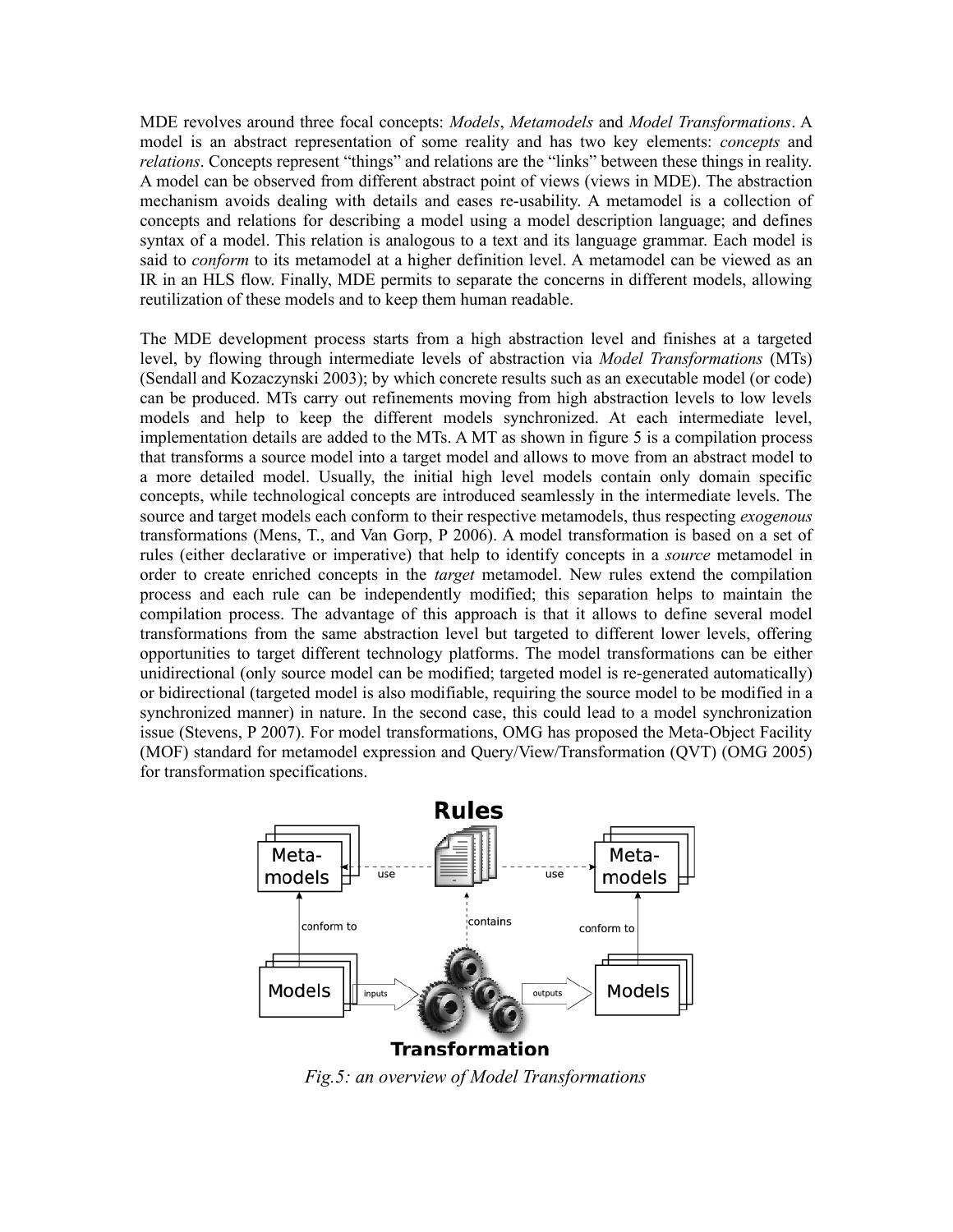# **4. GASPARD: MARTE COMPLIANT CO-DESIGN FRAMEWORK**

Gaspard (DaRT team 2009, Gamatié et al 2008b) is a MDE oriented SoC co-design framework that utilizes a *subset* of the MARTE standard currently supported by SoC industry. In Gaspard as in MARTE, a clear *separation of concerns* exists between the hardware/software models, as shown in figure 6.

Gaspard has also contributed in the initial MARTE conception. One of the key MARTE packages, the *Repetitive Structure Modeling* (RSM) package has bee inspired from Gaspard. Gaspard, and in turn RSM, is based on the Array-OL (Boulet, P 2007) model of computation (MoC) that describes the *potential parallelism* in a system; and is dedicated to intensive multidimensional signal processing (ISP). Array-OL itself is a specification language and not an execution model. In Gaspard, data are manipulated in the form of multidimensional arrays. The absence of limited number of dimensions in data arrays allows to represent data in a manner typical of their manipulation in ISP applications. For example, video processing applications handle two spatial and one temporal dimension. Sonar chain is another kind of application, which handles spatial, temporal and frequency dimensions. RSM allows to models such applications.

RSM permits to describe the regularity of a system's structure (composed of repetitions of structural components interconnected in a regular connection pattern) and topology in a compact manner. Gaspard uses the RSM semantics to model large regular hardware architectures (such as multiprocessor architectures) and parallel applications. For application functionality, both data parallelism and task parallelism can be expressed easily via RSM. A *repetitive* component expresses the data-parallelism in an application (in the form of sets of input and output patterns consumed and produced by the repetitions of the interior part). A *hierarchical* component contains several *parts*. It allows to define complex functionalities in a modular way and provides a structural aspect of the application: specifically, task parallelism can be described using such a component.

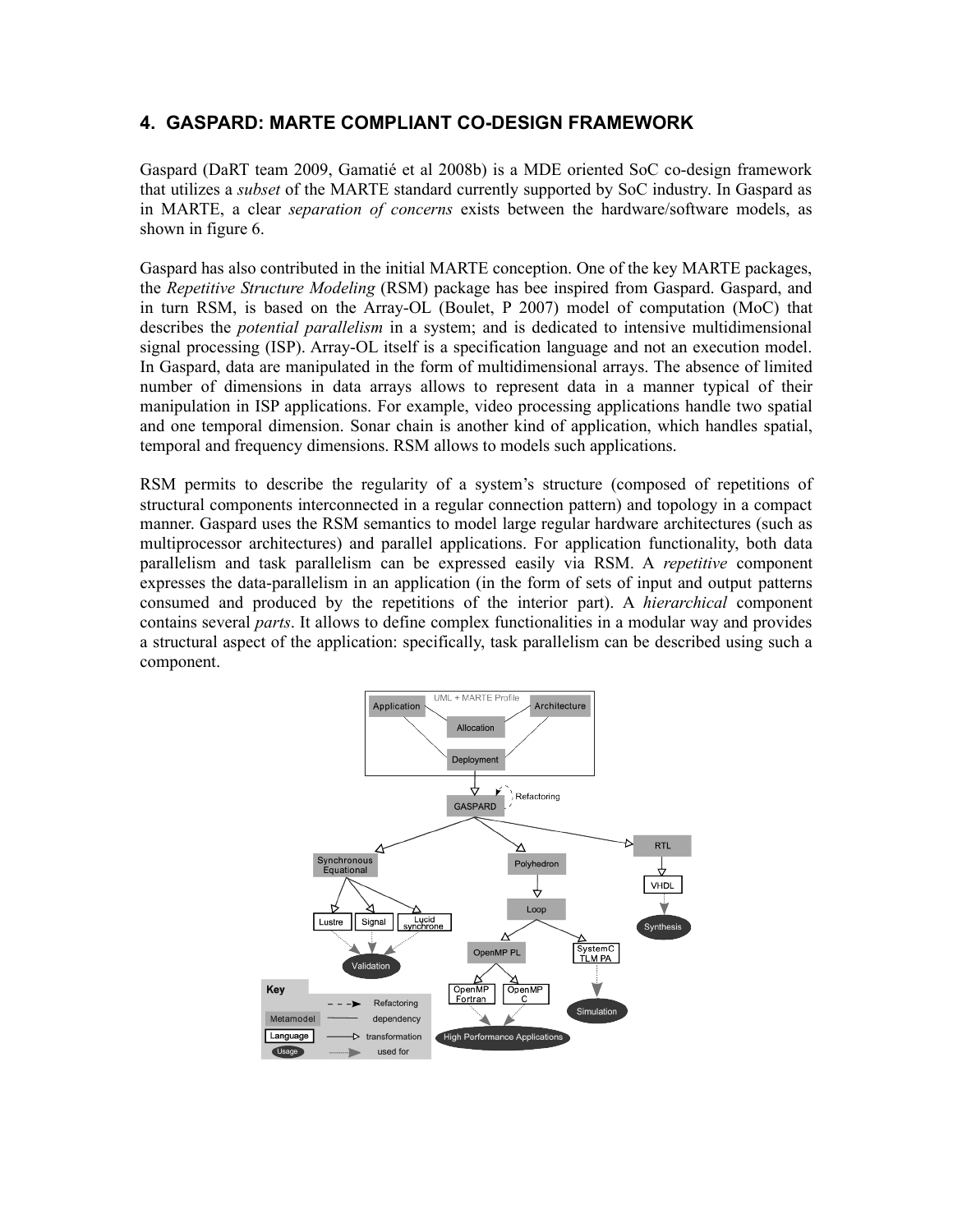#### *Fig.6: GASPARD framework with deployment added at the MARTE specification level*

The MARTE Hardware Resource Model (HRM) concepts are inspired heavily from the preexisting hardware concepts in Gaspard. Finally the Generic Component Modeling (GCM) concepts are used as the basis for component modeling. Gaspard currently targets a limited application domain, namely *control and data flow oriented* ISP applications (such as multimedia video codes, high performance applications and anti-collision radar detection applications). The applications targeted in Gaspard are widely encountered in SoC domain and respect Array-OL semantics (Boulet, P 2007).

Gaspard also integrates the MARTE allocation mechanism (*Alloc* package) that permits to associate the applicative part of the system onto the available hardware resources (for e.g. mapping of a task or data onto a processor or a memory respectively). An example of an allocation is present in figure 7. The figure clearly illustrates the utilization of the MARTE concepts presented before. The RSM package represents the hardware repetitions and the application loops concisely in a declarative way, while the *Alloc* package allows to map the application on to the hardware resources.

Although MARTE is suitable for modeling purposes, it lacks the means to move from high level modeling specifications to execution platforms. Gaspard bridges this gap and introduces additional concepts and semantics to fill this requirement for SoC co-design.



*Fig.7: An Allocation: mapping a part of a H.263 codec onto a QuadriPro architecture*

Gaspard also defines a notion of a *Deployment* specification level (Atitallah et al 2007) in order to generate compilable code from a SoC model. This level is related to the specification of *elementary* components (ECs): basic building blocks of all other components having atomic functions. Although the notion of deployment is present in UML, the SoC design has special needs, not fulfilled by this notion. Hence, Gaspard extends the MARTE profile to allow deploying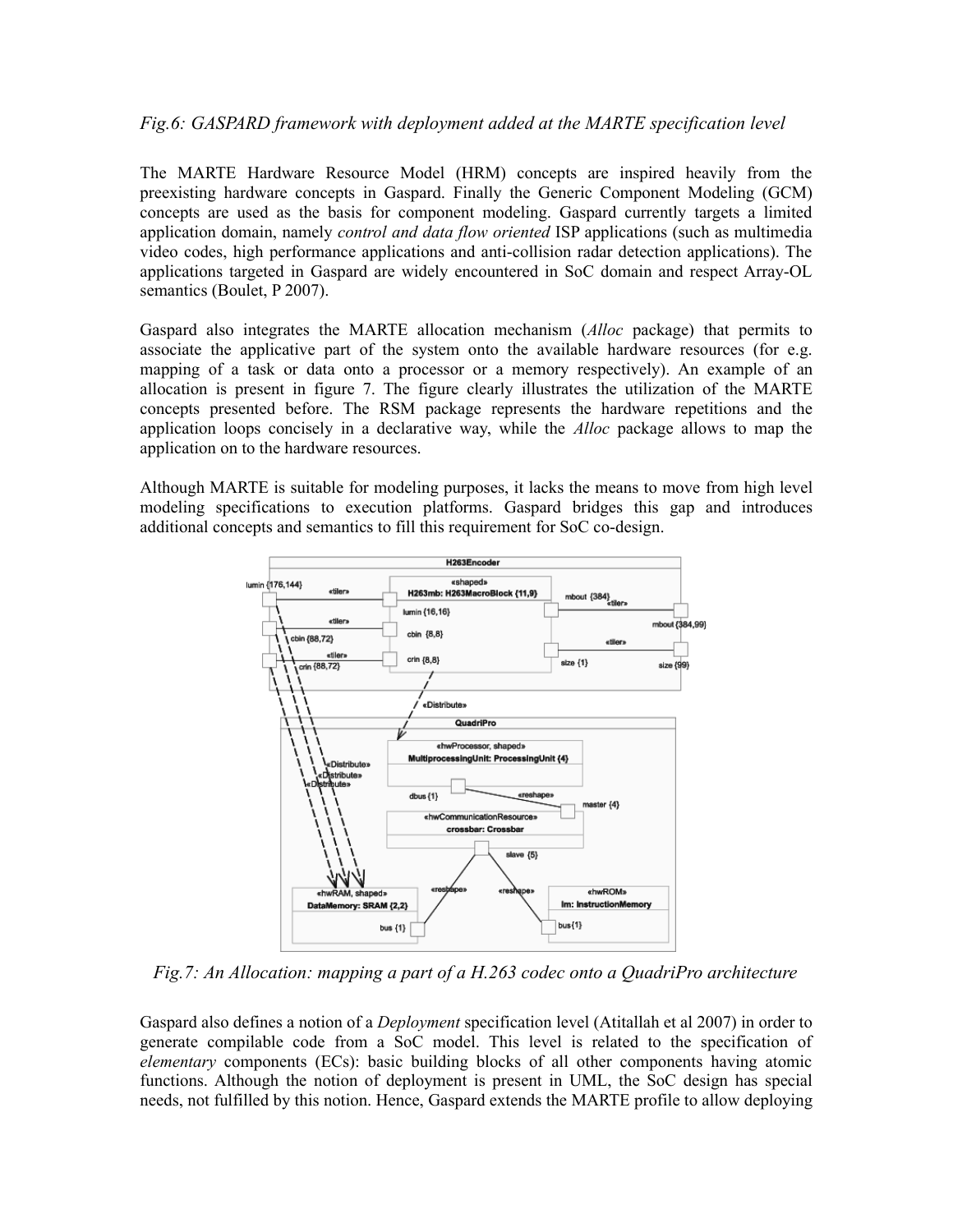of ECs. To transform the high abstraction level models to concrete code, detailed information must be provided. The deployment level associates every EC (of both the hardware and the application) to an implementation (code) hence facilitating Intellectual Property (IP) reuse. Each EC ideally can have several implementations: e.g. an application functionality can either be optimized for a processor (written in  $C/C++$ ) or written in hardware (HDL) for implementation as an hardware accelerator. Hence this level is able to differentiate between the hardware and software functionalities; and allows to move from platform independent high level models to platform dependent models for eventual implementation. Deployment provides IP information to model transformations to form a compilation chain in order to transform the high abstraction level models (application, architecture and allocation) for different domains: formal verification, simulation, high performance computing or synthesis. Hence deployment can be seen a potential extension of the MARTE standard to allow a complete flow from model conception to automatic code generation. It should be noted that the different transformation chains: simulation, synthesis, verification etc., are currently unidirectional in nature.

Once Gaspard models are specified in a graphical environment, model transformations are carried out via a transformation tool. However, since the standardization of QVT, few of the investigated tools are powerful enough to execute large complex transformations such as present in the Gaspard framework. Also none of these engines is fully compliant with the QVT standard. An alternative solution to QVT is the Eclipse Modeling Framework or EMF (Eclipse a), that allows to create and modify models. In order to solve this dilemma, in 2006, an initial transformation tool called MOMOTE (MOdel to MOdel Transformation Engine) was developed internally in the team that was based on EMFT QUERY (Eclipse b). MOMOTE is an enhanced Java framework that allows to perform model to model transformations. It is composed of an API and an engine. It takes source models as input and produces target models with each conforming to some metamodel. Another advantage of MOMOTE over the then existing transformation tools was that it supported external black box calls: e.g. native function calls, rule inheritance, recursive rule call and integration of imperative code. However, since that time, new tools such as QVTO and smartQVT have emerged that implement the QVT Operational language and are effective for handling the Gaspard model transformations. Currently, in order to standardize the model transformations and to render them compatible with the future versions of the MARTE standard; we have chosen QVTO as the future transformation tool for Gaspard. Current all the existing MOMOTE based transformation rules for each execution platform are being converted into QVTO based transformation rules.

MOCODE (MOdels to CODe Engine) is another internal Gaspard integrated tool that allows automatic code generation and is based on EMF JET (Java Emitter Templates) (Eclipse c). JET is a generic template engine for code generation purposes. The JET templates are specified by using a JSP (JavaServer Pages) like syntax and are used to generate Java implementation classes. Finally these classes can be invoked to generate user customized source code, such as Structured Query Language (SQL), eXtensible Markup Language (XML), Java source code or any other user specified syntax. MOCODE offers an API that reads input models, and also an engine that recursively takes elements from input models and executes a corresponding JET Java implementation class on them.

# **5. DEPLOYMENT LEVEL: A DETAILED OVERVIEW**

In order to generate an entire system from a high level specification, all implementation details of every EC have to be determined. Low level details are much better described by using usual programming languages instead of graphical UML models. As explained before, the deployment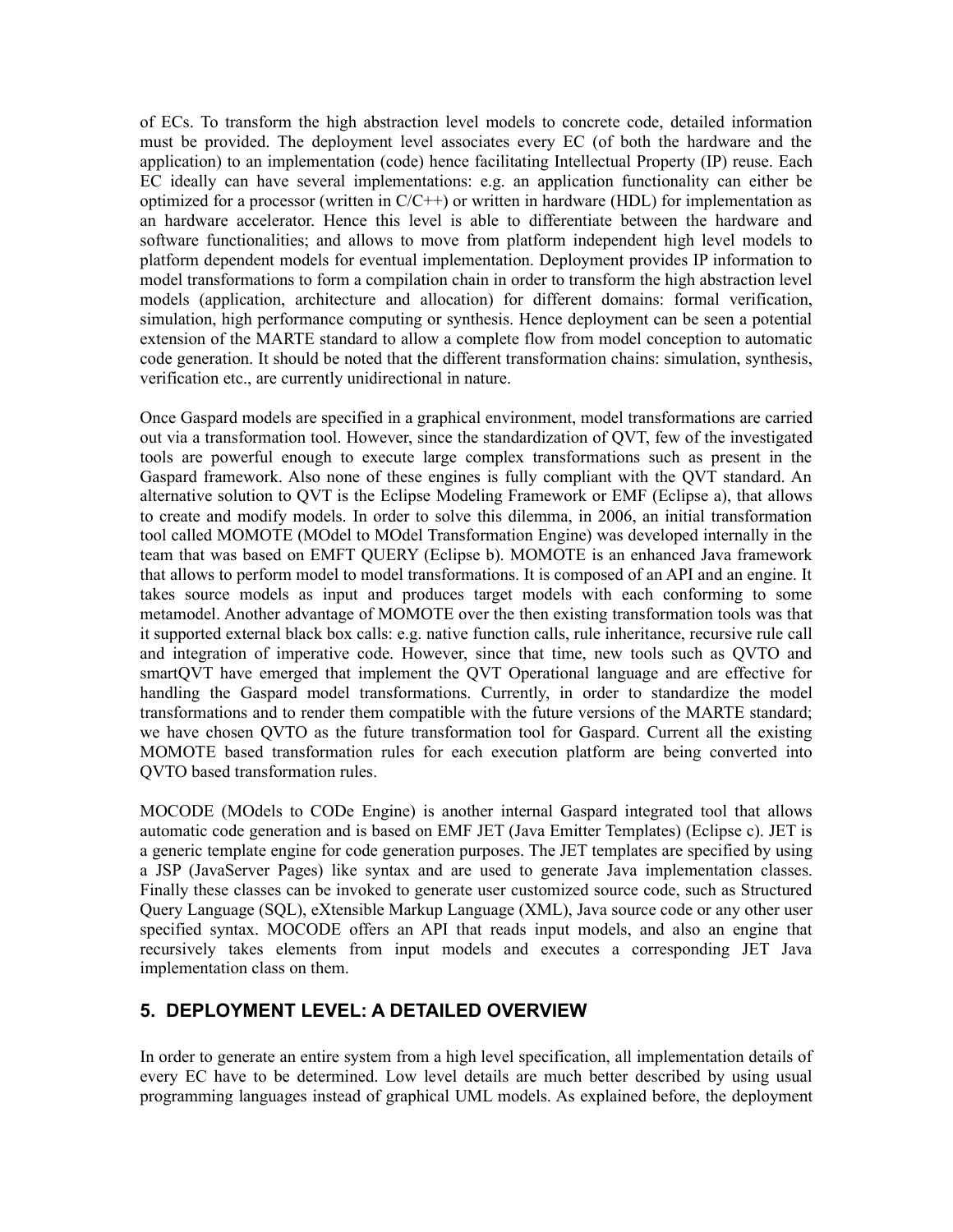level in Gaspard enables one to precise a specific implementation (IP) for each EC (of both application and architecture) among a set of possibilities.

The reason being that in a complex system on chip design, one functionality can be implemented in different ways. This is necessary for testing the system with different tools, or at different abstraction levels. For instance, different IPs can be provided for a given application component and may correspond to an optimized version for a specific processor or a version compliant with a given language. As compared to the earlier deployment concepts specified in (Atitallah et al 2007), the current deployment level has been modified to respect the semantics of traditional UML deployment diagrams.

The concept of *VirtualIP* has been introduced to express the behavior (functionality) of a given EC, independently from the compilation target. It links to all the possible implementations (IPs) for one EC. Finally, the concept of *CodeFile* is used to specify, for a given IP, the file corresponding to the source code and its required compilation options. The CodeFile thus identifies the physical path of the source code. It should be noted that the modeling of a CodeFile is not possible in the *UML composite structure diagram* but is carried out in the *UML Deployment diagram*. The desired IP is then selected by the SoC designer by linking it to the EC through the *implements* dependency.



*Fig.8: Deployment of the HuffmanCoding elementary component*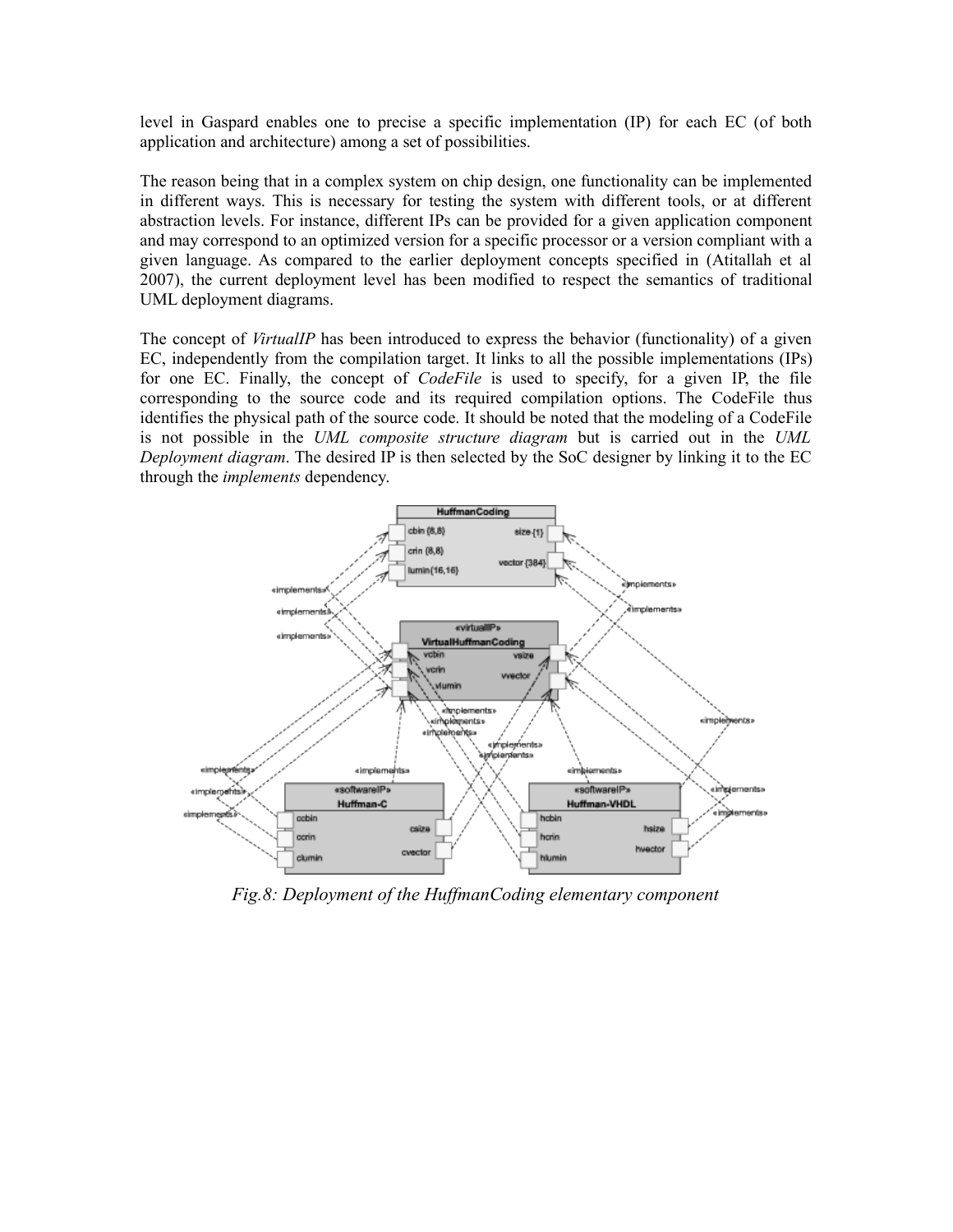

*Fig.9: The CodeFile artifact determines the physical path for the code related to an IP*

Figures 8 and 9 show a clear description of the deployment level. The component *HuffmanCoding* is an elementary component of the Gaspard application (H.263 codec) present in figure 6. At the deployment level, this elementary component has several possible implementation choices. These choices can be for the same execution platform (same abstraction level) in a given language, or can be for different ones. In the illustrated example, the component can be implemented for simulation in SystemC or can be implemented as hardware functionality: a hardware accelerator in an FPGA by synthesizable VHDL. The final *implements* dependency from the *Huffman-VHDL* component to the *HuffmanCoding* illustrate that this is the targeted implementation choice and the execution platform.

# **6. RELATED WORKS**

#### **6.1 From UML to Synthesis**

ROSES (Cesario et al 2002) is an environment for Multiprocessor SoC (MPSoC) design and specification, however it does not conform to MDE concepts and as compared to our framework; starts from a low level description equivalent to our deployment level. (Atat, Y., and Zergainoh, N 2007) provides a simulink based graphical HW/SW co-design approach for MPSoC but the MDE concepts are absent. In contrast, (Gailliard et al 2007) uses the MDE approach for the design of a Software-Defined Radio (SDR), but they do not utilize the MARTE standard as proposed by OMG and use only pure UML specifications. While works such as (Damasevicius, R., and Stuikys, V 2004) and (McUmber et al 1999) are focused on generating VHDL from UML state machines, they fail to integrate the MDE concepts for HW/SW co-design and are not capable of managing complex ISP applications. MILAN (Mohanty et al 2002) is another project for SoC codesign benefiting from the MDE concepts but is not compliant with MARTE. Only the approach defined in (Le Beux et al 2007) and (Le Beux, S 2007) comes close to our intended methodology by using the MDE concepts for SoC co-design. Yet the disadvantage is that in reality it only generates the ISP application which is implemented as a black box in a targeted FPGA; and there is no notion of a heterogeneous SoC and the MARTE and PDR aspects are absent. MOPCOM (Koudri et al 2008) integrates MDE and MARTE but is not oriented towards PDR. In (Berthelot et al 2008), the authors present a design flow to manage partially reconfigurable regions of an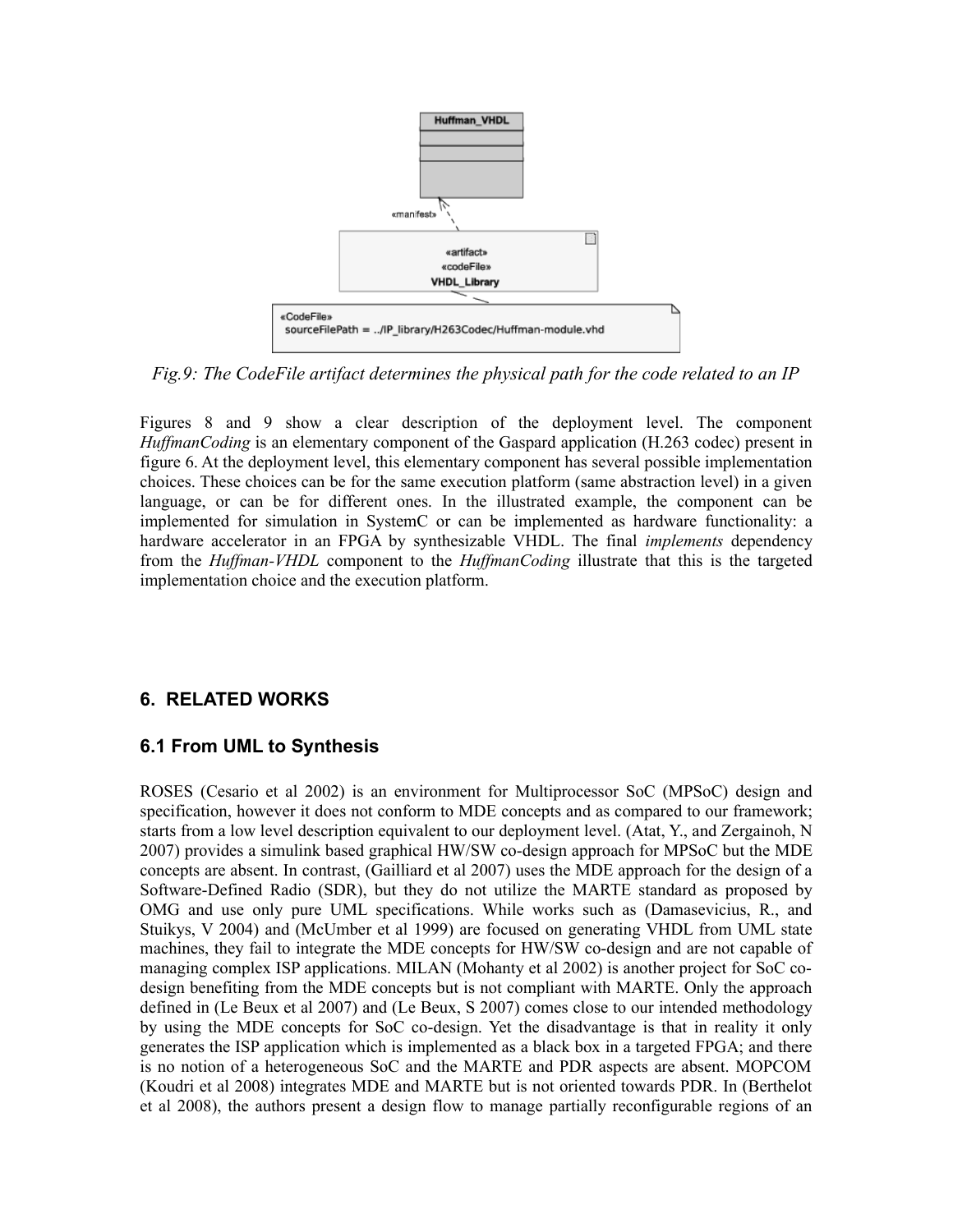FPGA automatically using SynDEx. A complete system (application/architecture) can be modeled and implemented, however the MDE concepts are strikingly absent. Similarly (Boden et al 2008) present an HLS flow for PDR, yet it still starts from a lower abstraction level as compared to MDE. **My reference FPGA**

# **7. PROPOSED DESIGN FLOW**

Currently in our design flow related to the synthesis and implementation at the RTL level, we are able to model the application part of the system, which is modeled via the MARTE profile. Afterwards the model transformations allow to generate that modeled application into the VHDL code, thus transforming the application into a hardware functionality that is afterwards implemented onto the targeted FPGA (while keeping the multidimensional arrays and repetitions specified at the modeling level). Fig 10 shows the model transformation view of our current design flow.



*Fig.10: Current model transformations flow*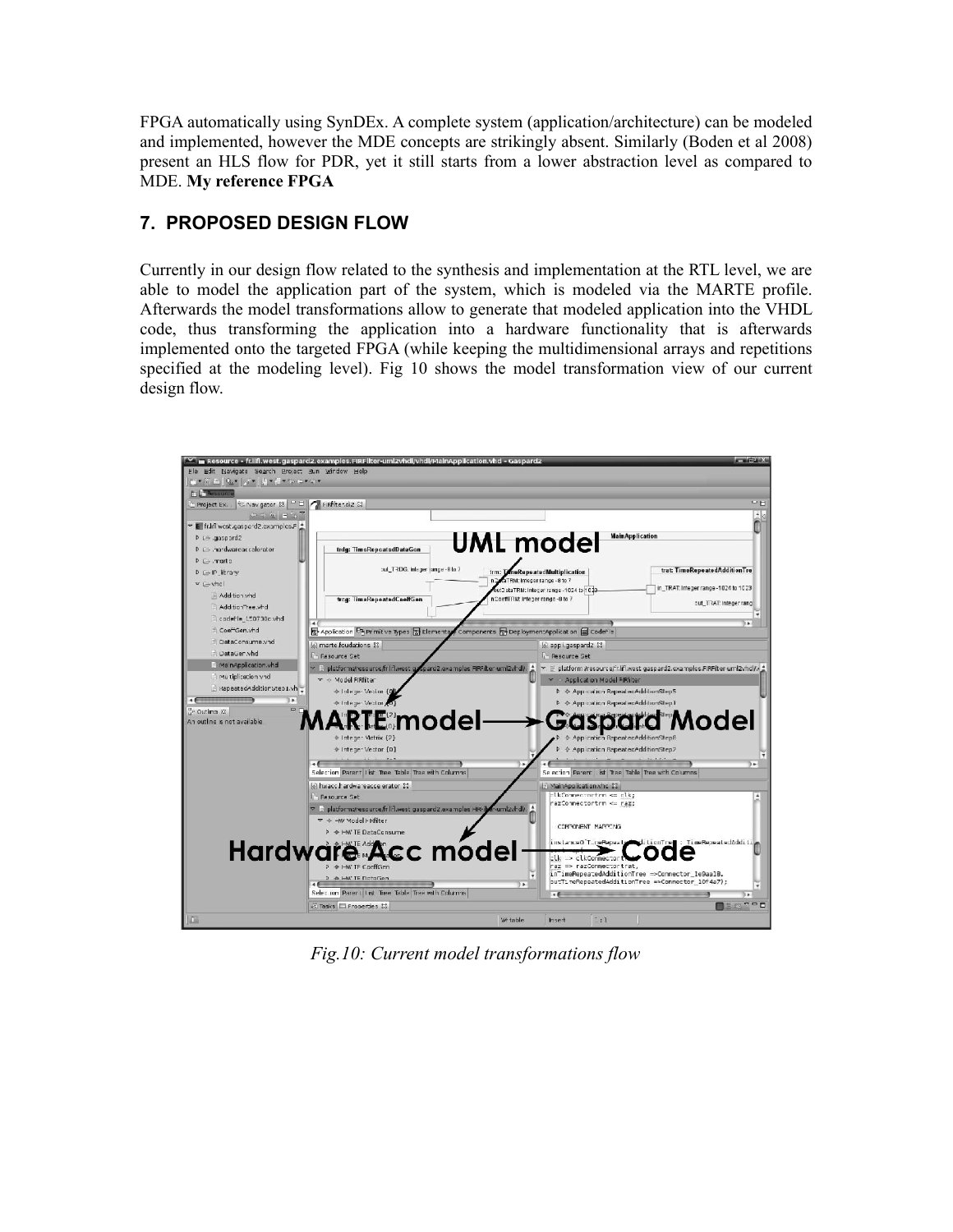

# *Fig.11: The proposed model driven design flow for NoCs*

The limitation of the current design flow is that the hardware part of a SoC is not modeled at the high abstraction level; and the model transformations do not exist to automatically generate the code from the modeled examples.

In order to model complex NoC systems; and for their automatic code generation, we propose a design flow as shown in Fig 11. This flow will be able to model NoC algorithms (the application part) and the hardware structure of the NoC via the MARTE profile. Afterwards, the algorithms can be allocated to the hardware components (such as processors, network routers etc). Also the elementary components related to the modeled systems can be deployed onto user defined or third party IPs.

Our aim is not to replace the commercial FPGA tools but to aid them in the conception of a system. While tools like ISE and PlanAhead are capable of estimating the configurable FPGA resources (CLBs and in turns the slices) required for implementing the hardware design, this resource estimation is only possible after initial synthesis. In our design flow, the elementary components can be synthesized independently to calculate the consumed FPGA resources. This information can be then incorporated into the model transformations, making it possible to calculate the approximate number of consumed FPGA resources of the overall application and architecture (at the RTL model) before final code generation and eventual synthesis. Thus the designer is able to compare the resources consumed by the modeled system and the total resources available on the targeted FPGA resulting in an effective Design Space Exploration (DSE) strategy. If the system is too big to be placed on the FPGA, the designer can carry out a *refactoring* of the system. It should be noted that a refactored Gaspard application (or architecture) remains a Gaspard application (or architecture).

# **8. CASE STUDY**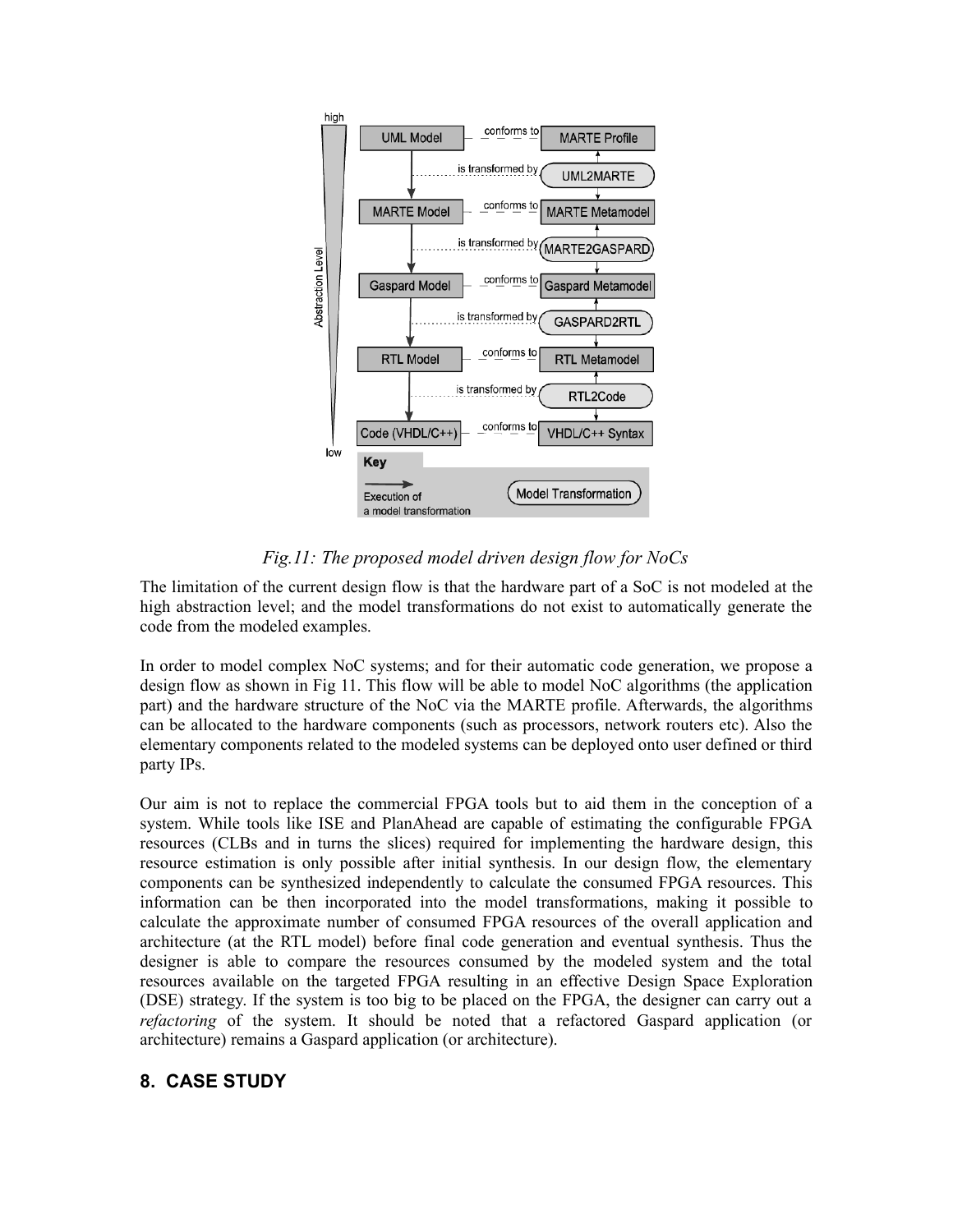In this chapter we present some modeling examples of NoCs which can be modeled via the MARTE profile, taking advantage of the RSM package specifically. For this we first present some basic concepts of the RSM package.

The shape of a pattern is described according to a *Tiler* connector which describe the tiling of produced and consumed arrays. The *Reshape* connector allows representing of complex link topologies in which the elements of a multidimensional array are redistributed in another array. The difference between a *Reshape* and a *Tiler* is that the former is used for a connector that links two parts while the latter is used for a delegation connector: between a port of a component and ports of its parts. Another point to remember is that the ports (interfaces) of a component modeled in Gaspard have the MARTE *FlowPort* stereotype by default.

The *interrepetition* dependency is used to specify an acyclic dependency among the repetitions of the same component, compared to a tiler, which describes the dependency between the repeated component and its owner component. The interrepetition dependency specification leads to the sequential execution of repetitions. A *defaultlink* provides a default value for repetitions linked with an interrepetition dependency, with the condition that the source of dependency is absent. The introduction of an interrepetition dependency serializes the repetitions and data can be conveyed between these repetitions.

#### **8.1 Modeling of a Hypercube topology**

The logical hypercube overlay network topology organizes the applications into a logical ndimensional hypercube. Each node is identified by a label (e.g., "010"), which indicates the position of the node in the logical hypercube. In an overlay network with N nodes, the lowest N positions of a hypercube are occupied (according to a Gray ordering). One advantage of using a hypercube is that each node has only  $\lceil \log N \rceil$  neighbors [Liebeherr, J 1999], where N is the total number of nodes. Also, the longest route in the hypercube is  $\lceil \log N \rceil$ . A disadvantage of hypercube is that the physical network infrastructure is completely ignored. Another disadvantage is that the hypercube construction must be done sequentially, i.e. one node at a time. Therefore, for large groups it can take a long time before the overlay network is built. Also, the departure of a single node may require substantial changes to the overlay topology. Figure12 shows modeling of a three dimensional hypercube topology as shown in Fig 4 via the MARTE profile. This modeling approach utilizes two interrepetition link dependencies. The *Router* component in this figure represents one PE in the hypercube topology and contains three ports, one for each axis. The shape value on the router expresses the repetition of the component that is repeated 8 times. The interrepetition link dependencies connect one instance of the component to another consecutive neighboring instance on the relative axis. The values on the interrepetition dependencies thus determine the exact connection in relation to the axis.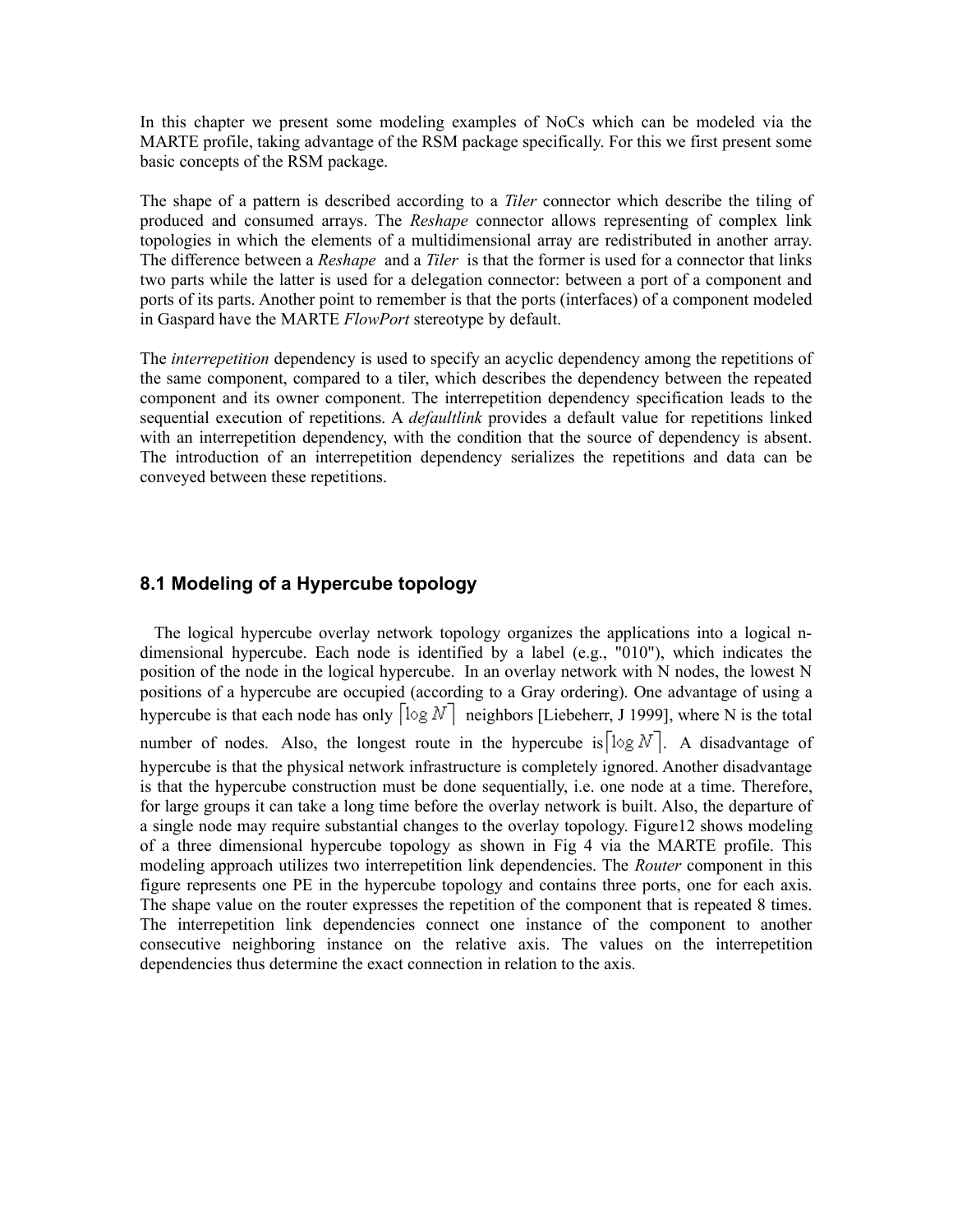

*Fig.12: Modeling of a Hypercube topology*

#### **8.2 Modeling of a Mesh Topology**

A mesh-shaped network consists of m columns and n rows. The routers are situated in the intersections of two wires and the computational resources are near routers. Addresses of routers and resources can be easily defined as x-y coordinates in mesh. Regular mesh network is also called as Manhattan Street network. It represents a topology for on-chip networks, which is often proposed in NoC related literature [Jantsch, A 2003]. For a mesh network, routers have at maximum four neighbours, the maximum distance in hops on an  $n \times m$  mesh network is  $(n - 1) + (m - 1)$ . Figure 13 show modelling of a Mesh topology of a Mesh network as shown in Fig 4 via the MARTE profile.

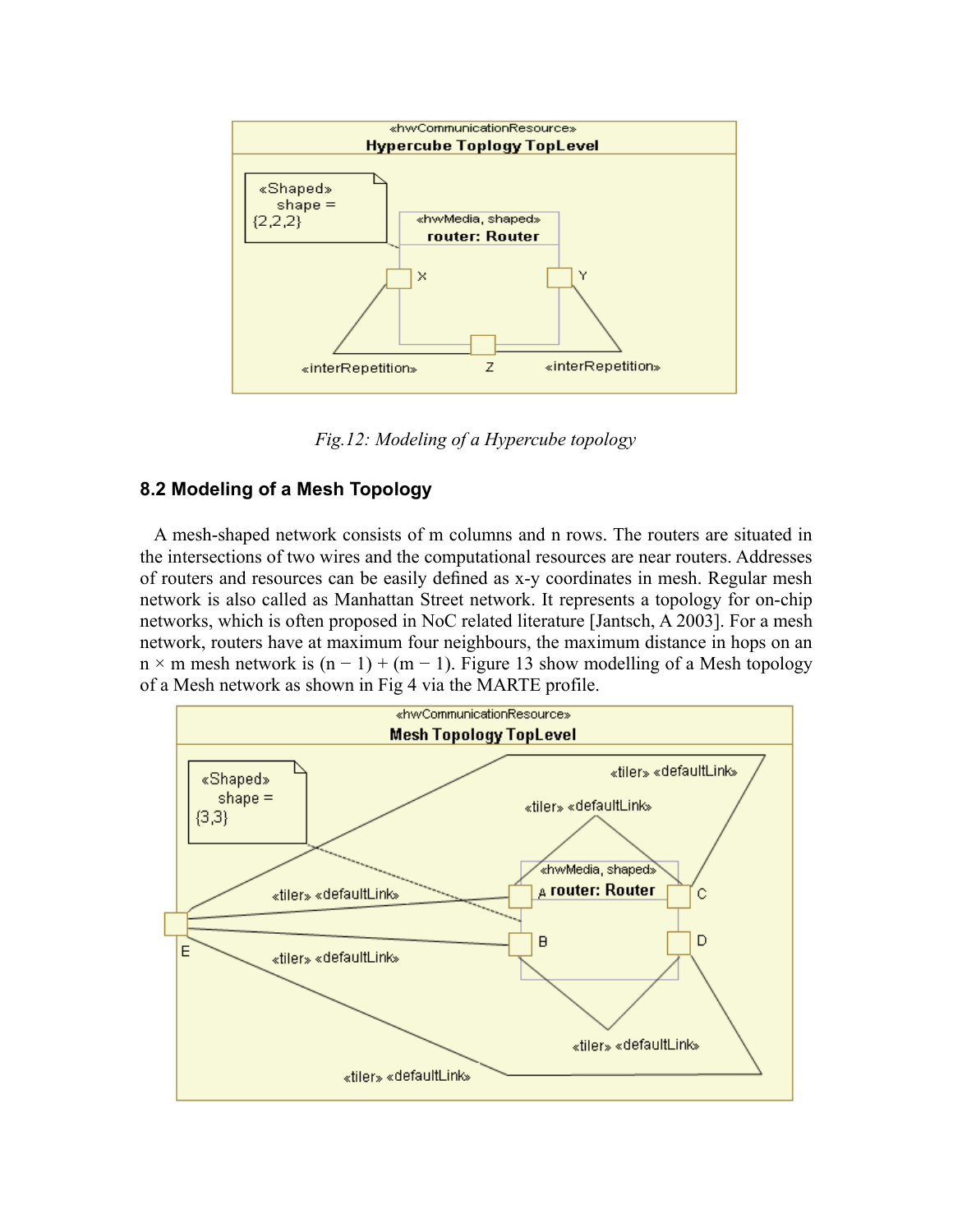#### Fig.13: Modeling of a Mesh topology

As similar to the modeling approach in Figure 12, the RSM dependencies allow to express the mesh topology in a compact manner. The shape of 3,3 on the router component illustrates that this component is repeated 9 times.

#### **8.3 Modeling of a Star topology**

In a star topology, the hop count is always 1 and every transaction goes through the central crossbar switch. The star graph of order N, sometimes simply known as an "nstar" is a [tree](http://mathworld.wolfram.com/Tree.html) on n nodes with one node having [vertex degree](http://mathworld.wolfram.com/VertexDegree.html) n-1and the other n-1 having [vertex degree](http://mathworld.wolfram.com/VertexDegree.html) 1. The central switch has a number of N I/O ports and the average distance between two PEs via the central switch is  $(N)$  <sup>1/2</sup>-1. Figure 14 shows the modeling of a Star topology in MARTE.





#### *Fig.14: Modeling of a Star topology*

The *VRouter* component contains a *Router* component that is itself repeated 8 times. Each repetition of the Router component has a port with a dimension of 1, while the VRouter component has a port with a dimension of 8. Thus a tiler connector is utilized to connect the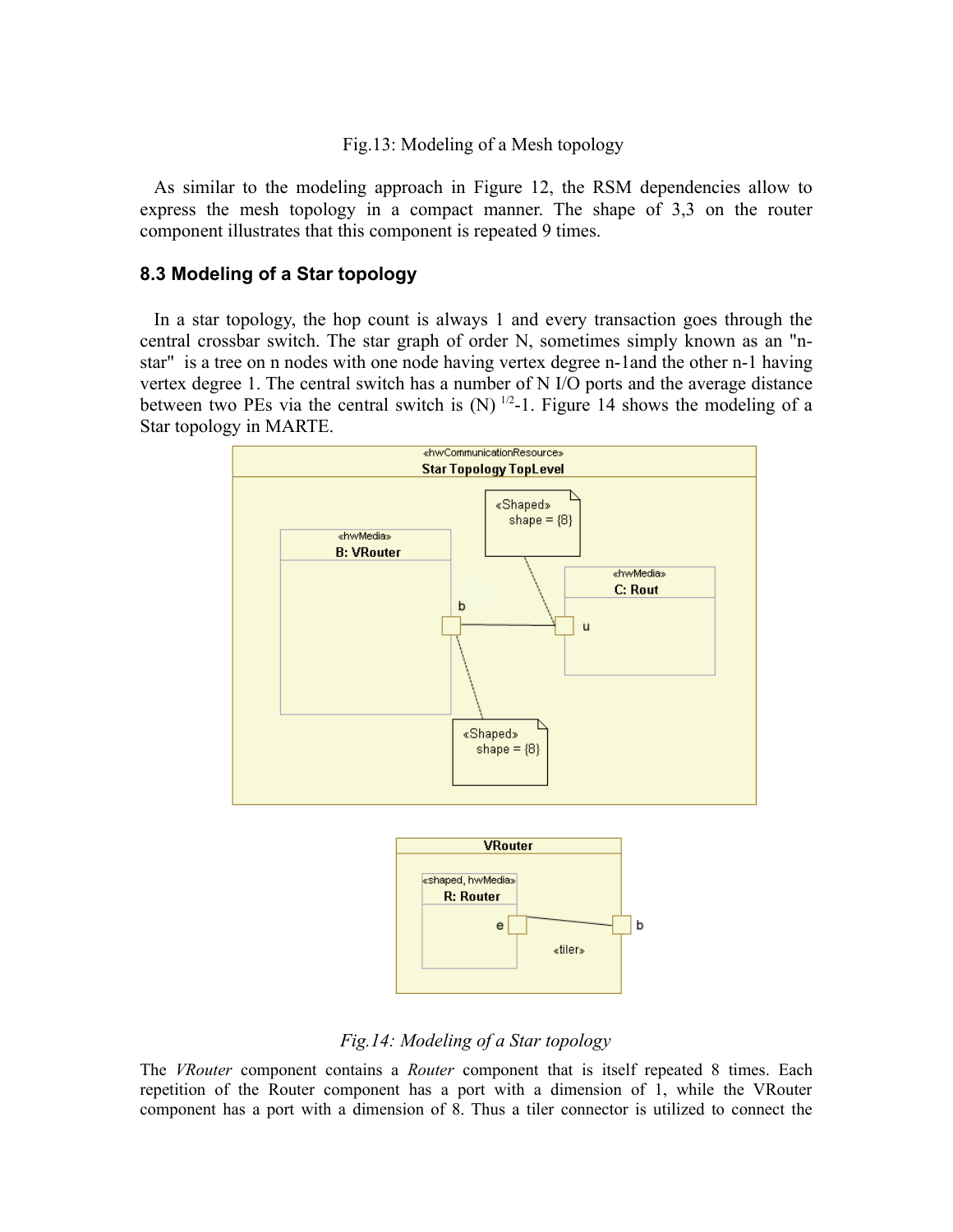different instances of the Router component to the VRouter component. Finally at the highest level of modeling, this VRouter component is connected to another component, the *Rout*  component which also has a port with a dimension of 8. A simple connector is sufficient to connect the components VRouter and Rout to each other.

# **9. CONCLUSION**

This paper presents a novel model driven methodology to move from high level MARTE specifications to complex Network on Chip architectures. Our methodology allows to specify complex NoC intensive signal processing applications such as a multimedia codecs and digital filters in a graphical language, which via model transformations, are implemented as hardware functionalities in a targeted FPGA. These functionalities retain the inherent task and data parallelism specified at the modeling level. Currently we are in the process of developing the model transformations which will be able to take the modeled systems as input and generate the code which corresponds to the user requirements and the high abstraction level models.

# **REFERENCES**

Atat, Y., and Zergainoh, N. 2007. Simulink-based MPSoC Design: New Approach to Bridge the Gap between Algorithm and Architecture Design. In *ISVLSI'07*. 9–14.

Atitallah et al. 2007. Multilevel MPSoC simulation using an MDE approach. In *SoCC 2007*.

Benini, L., and Micheli, G. 2001. Network on Chips: A new SoC Paradigm. *IEEE Computer*, 2001.

Berthelot et al. 2008. A Flexible system level design methodology targeting run-time reconfigurable FPGAs. *EURASIP Journal of Embedded Systems* 8, 3, 1–18.

Boden et al. 2008. GePARD - a High-Level Generation Flow for Partially Reconfigurable Designs. In *ISVLSI 2008*.

Boulet, P. 2007. Array-OL Revisited, Multidimensional Intensive Signal Processing Specification. *Tech. rep*., INRIA. http://hal.inria.fr/inria-00128840/en/.

Carver et al. 2008. Relocation and Automatic Floor-planning of FPGA Partial Configuration Bit-Streams. *Tech. rep*., Microsoft Research.

Cesario et al. 2002. Component-Based Design Approach for Multicore SoCs. *Design Automatic Conference, DAC'2002*, 789.

Dally et al. 2001. Not Wires: On-Chip Interconnection Networks, IEEE Proc. Design Automation Conf., pp. 684–689.

Damasevicius, R., and Stuikys, V. 2004. Application of UML for hardware design based on design process model. In *ASP-DAC*'04.

DaRT team. 2009. GASPARD SoC Framework. http://www.lifl.fr/DaRT.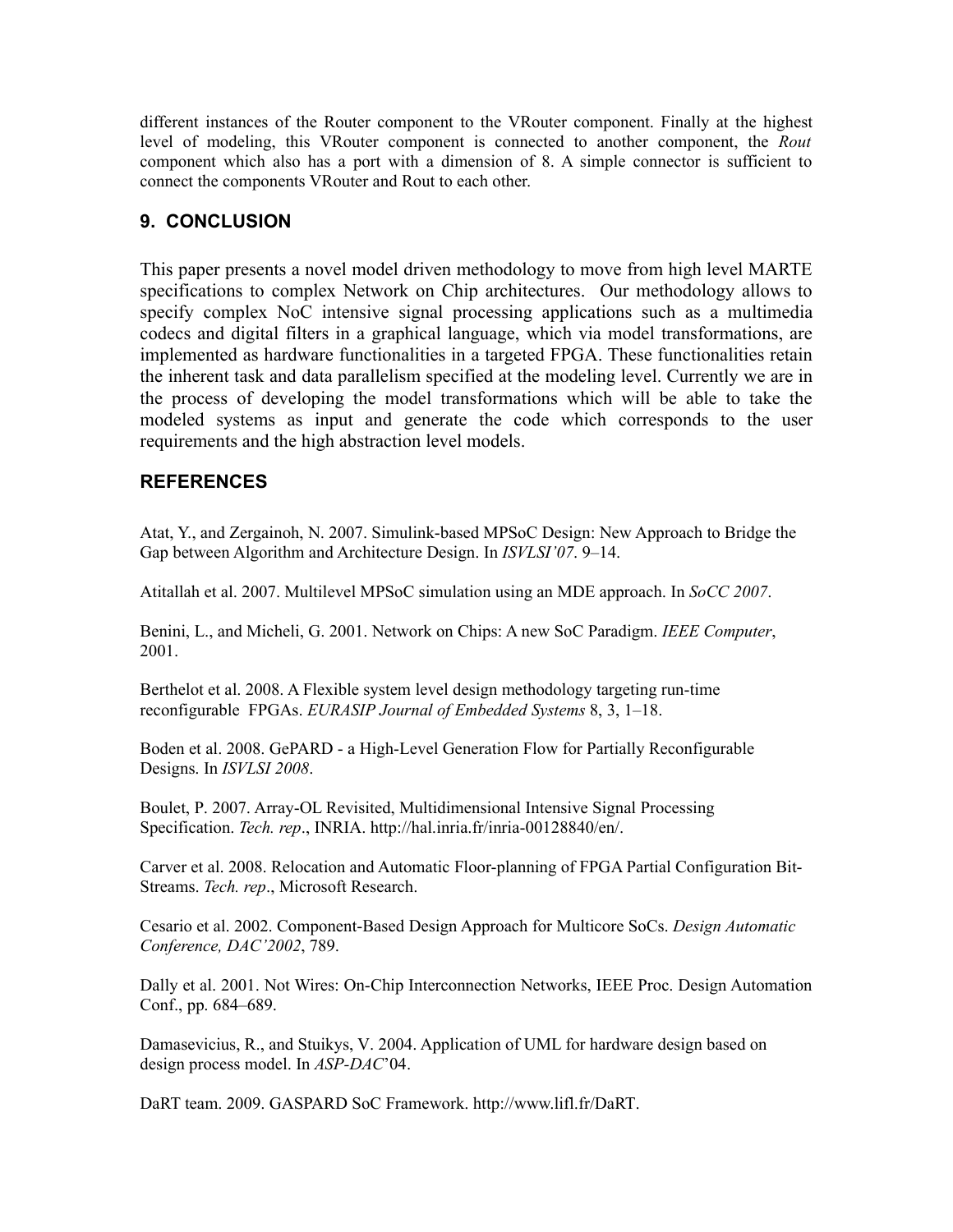Dorairaj et al. 2005. PlanAhead Software as a Platform for Partial Reconfiguration. *Xcell Journal*  55, 68–71.

Eclipse. Eclipse Modeling Framework. http://www.eclipse.org/emf.

Eclipse. Eclipse Modeling Framework Technology. http://www.eclipse.org/emft.

Eclipse. EMFT JET. http://www.eclipse.org/emft/projects/jet.

Gailliard et al. 2007. Transaction level modelling of SCA compliant software defined radio waveforms and platforms PIM/PSM. In *Design, Automation & Test in Europe, DATE'07*.

Gamatié et al. 2008b. A model driven design framework for high performance embedded systems. *Research Report RR-6614*, INRIA. http://hal.inria.fr/inria-00311115/en.

Guo et al. 2005. Optimized generation of data-path from C codes for fpgas. In *Design, Automation & Test in Europe, DATE'05*. 112–117.

Hubert Zimmermann. 1980. OSI Reference Model—the ISO Model of Architecture for Open Systems Interconnection, IEEE Transactions on Communications, Vol. 28, no. 4, pp. 425–432

Jantsch, A. and Tenhunen, H. 2003. Will Networks on Chip Close the Productivity Gap?, chapter 1, pages 3 – 18. Kluwer Academic Publishers

Panades, I and Greiner, A. 2007. Bi-synchronous FIFO for synchronous circuit communication well suited for Network-on-Chip in GALS architectures, Proc.1st IEEE/ACM Int. Symp. On Networks-on-Chip, pp. 83–92.

Kangmin et al., A 51 mW 1.6 GHz on-chip network for low-power heterogeneous SoC platform. IEEE Int. Solid-States Circuits Conference. Digest of Technical papers, pp. 152–518.

Koch et al. 2006. An adaptive system-on-chip for network applications. In *IPDPS 2006*.

Koudri et al. 2008. Using MARTE in the MOPCOM SoC/SoPC Co-Methodology. In *MARTE Workshop at DATE'08*.

Kim, K. et al. 2005. An arbitration look-ahead scheme for reducing end-to-end latency in networks on chip, Proc. IEEE Int. Symp. on Circuits and Systems, pp. 2357–2360.

Kreutz, M. et al. 2005. Energy and Latency Evaluation of NoC Topologies, in Proc.Int. Symp. on Circuits and Systems, pp. 5866–5869

[11]Jose Duato, Sudhakar Yalamanchili, and Lionel Ni, Interconnection Networks, Morgan Kaufmann.

Lattard et al. 2007. A Telecom Baseband Circuit based on an Asynchronous Network on Chip, Digest of Technical Papers, IEEE Intl. Solid State Circuits Conf., pp. 258–601.

Liebeherr, J and Beam, T. K. 1999. HyperCast: A protocol for maintaining multicast group members in a logical hypercube topology. In *Proceedings First International Workshop on*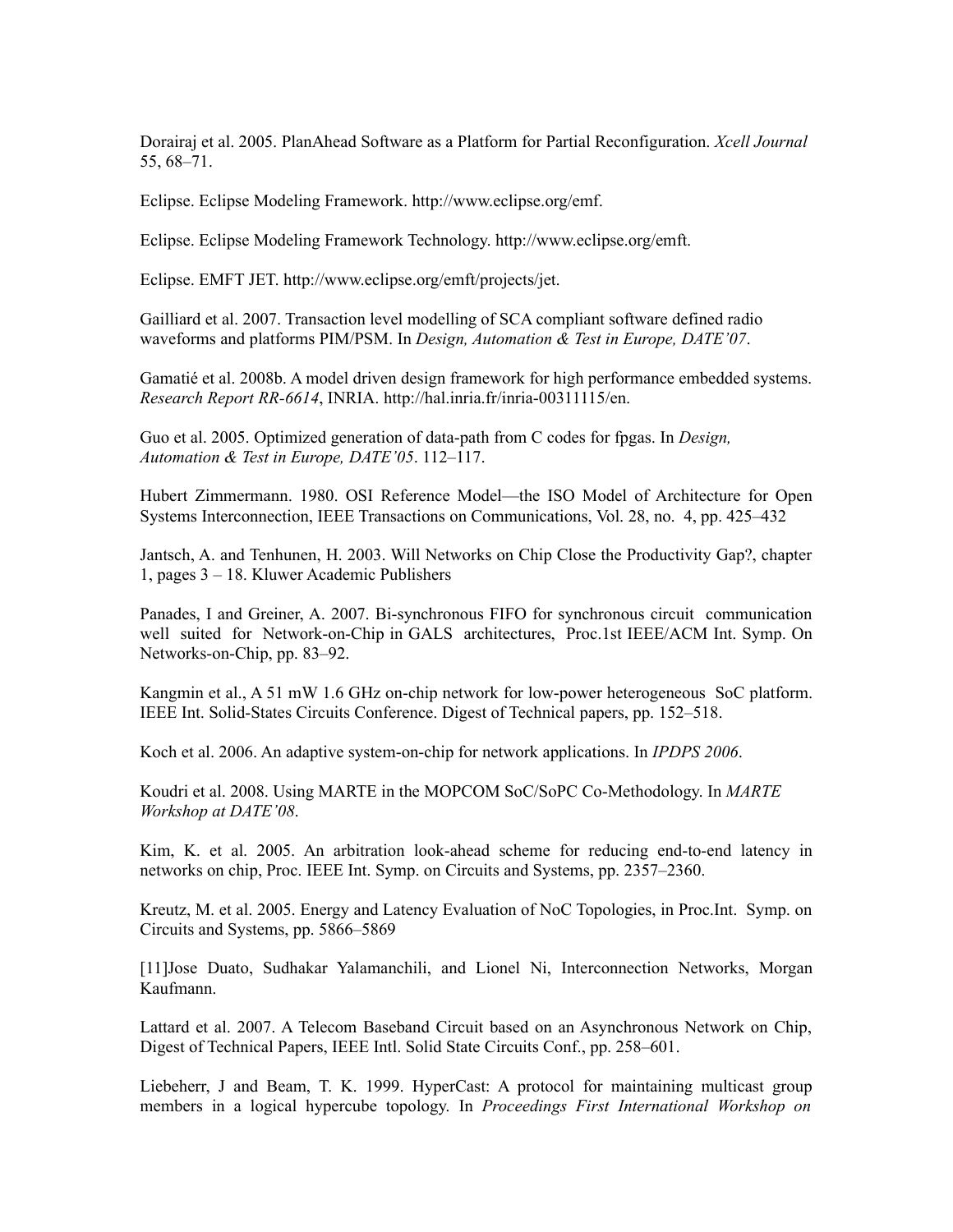*Networked Group Communication (NGC '99)*, Lecture Notes in Computer Science, Volume 1736, pages 72-89

McUmber et al. 1999. UML-based analysis of embedded systems using a mapping to VHDL. In *IEEE International Symposium on High Assurance Software Engineering*, HASE'99. 56–63.

Mens, T., and Van Gorp, P. 2006. A taxonomy of model transformation. In *Proceedings of the International Workshop on Graph and Model Transformation, GraMoT 2005*. Vol. 152. 125–142.

Mohanty et al. 2002. Rapid design space exploration of heterogeneous embedded systems using symbolic search and multi-granular simulation. In *LCTES/Scopes 2002*.

Murali, S. et al. 2004. SUNMAP: A Tool for Automatic Topology Selection and Generation for NOCs, in Proc. Design Automation Conf., 2004, pp. 914–919.

OMG. 2005. MOF Query /Views/Transformations. http://www.omg.org/cgi-bin/doc?ptc/2005-11- 01.

OMG. 2007a. OMG MARTE Standard. http://www.omgmarte.org.

OMG. 2007b. OMG Unified Modeling Language (OMG UML), Superstructure, V2.1.2. http://www.omg.org/spec/UML/2.1.2/Superstructure/PDF/.

OSI. 2007. SystemC. http://www.systemc.org/.

Planet MDE. 2007. Portal of the Model Driven Engineering Community. http://www.planetmde.org.

Quadri et al. 2009. A Model Driven design flow for FPGAs supporting Partial Reconfiguration. *International Journal of Reconfigurable Computing*. Hindawi Publishing, To Appear.

Rijpkema, E. 2003. Trade offs in the design a router with both guaranteed and best-effort services for networks on chip, Design, Automation and Test in Europe Conference and Exhibition, pp. 350–355

Se-Joong Lee et al. 2003. An 800 MHz star-connected on-chip network for application to systems on a chip, IEEE Int. Solid-States Circuits Conf., Digest of Technical papers, pp. 468–469.

Sendall, S. and Kozaczynski, W. 2003. Model transformation: The heart and soul of model driven software development. *IEEE Software* 20, 5, 42–45.

Stevens, P. 2007. A landscape of bidirectional model transformations. In *Generative and Transformational Techniques in Software Engineering 2007*, GTTSE'07.

Vangal et al. 2007. On An 80-Tile 1.28TFLOPS Network-on-Chip in 65 nm CMOS. Digest of Technical Papers, IEEE Intl. Solid State Circuits Conference, pp.98–589

Wang, H. et al. 2005. A Technology-aware and Energy-oriented Topology Exploration for On-